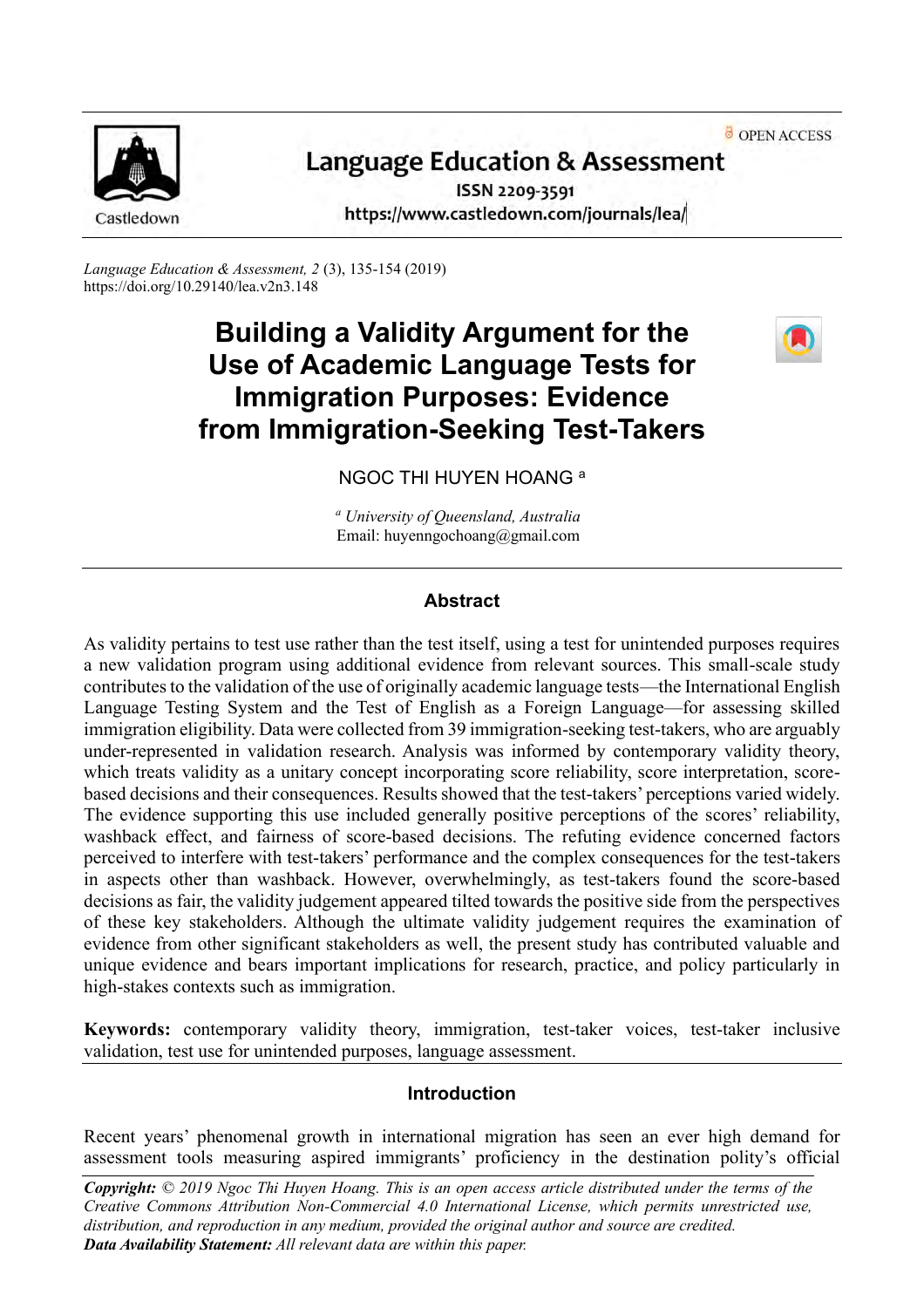language (Extra, Spotti, & Van Avermaet, 2009; Shohamy & McNamara, 2009). Yet, standardised language tests designed specifically for immigration remain scarce. Therefore, most immigration countries rely on existing language tests, which are intended for other purposes, even against test developers' guidelines for appropriate use. For example, the most widely used tests for processing migration visas—the International English Language Testing System (IELTS) and the Test of English as a Foreign Language (TOEFL)—are originally designed for academic purpose (i.e., assessing prospective students' readiness for English-medium secondary education).

The use of a test for purposes which it is not intended for raises critical questions about validity, a fundamental concern in testing and assessment (AERA, APA, & NCME, 2014). A test for academic purposes is designed so as to yield data to support inferences about the test-taker' ability to use language in universities and colleges. Using this test to screen immigrants involves making inferences about test-takers' capacity to use English as immigrants in the destination country based on inferences about their ability to use English in academic settings. While there is arguably some overlap between these two domains, a certain degree of misfit is inevitable since no test fits multiple purposes perfectly (AERA et al., 2014; Koch, 2013). Fulcher and Davidson (2009) emphasise that in such cases, a new, separate validity argument needs to be constructed to avoid test misuse and abuse. It is thus crucial to validate the use of standardised academic language tests for assessing skilled migration eligibility, which to date has been under-researched. Such validity inquiry contributes to the making of wellinformed visa grant decisions which are fair to immigration-seeking test-takers and ultimately benefit immigration countries (Shohamy & McNamara, 2009).

Contemporary validity theory (AERA et al., 2014) holds that validation must involve examination of both the technical (i.e., test reliability and suitability for the purposes in question) and the social aspects (i.e., reasonableness of test use and its social impact). In addition, making a sound, unbiased validity judgement requires a compelling, comprehensive body of validity evidence, and the adequate representation of multiple stakeholders (AERA et al., 2014; Kane, 2006; Messick, 1989). Of all the key stakeholders, test-takers are the only ones to experience the test first-hand (Nevo, 1995) and are profoundly affected by the test score use (Kane, 2002), thus are considered the most important stakeholders in language testing (Rea-Dickins, 1997). Nonetheless, they have not been adequately represented in validation research(Cheng & DeLuca, 2011).

The current study seeks to fill the existing research gaps by investigating both technical and social dimensions of the use of academic language tests for immigration purposes from the perspective of immigration-seeking test-takers. It aims to answer the overarching research question of "How valid is the use of academic language tests for immigration purpose, through the lens of immigration-seeking test-takers?"

To situate this study within the broader literature, the next section reviews the expanding validation studies on language-in-immigration. Then a brief description of the methodology is provided, followed by the discussion of the results and some insight into the unified validity judgement. The concluding remarks close the paper with a set of recommendations for key stakeholders and suggestions for further research.

# **Validity of the Use of Language Testing in Immigration**

Previous studies on language testing in the domain of immigration can be categorised into three broad groups according to which element of this phenomenon they focus on. The first group deals with technical features of tests and the test administration process; the second investigates rationales for setting language requirements for immigrants; while the third scrutinises its consequences.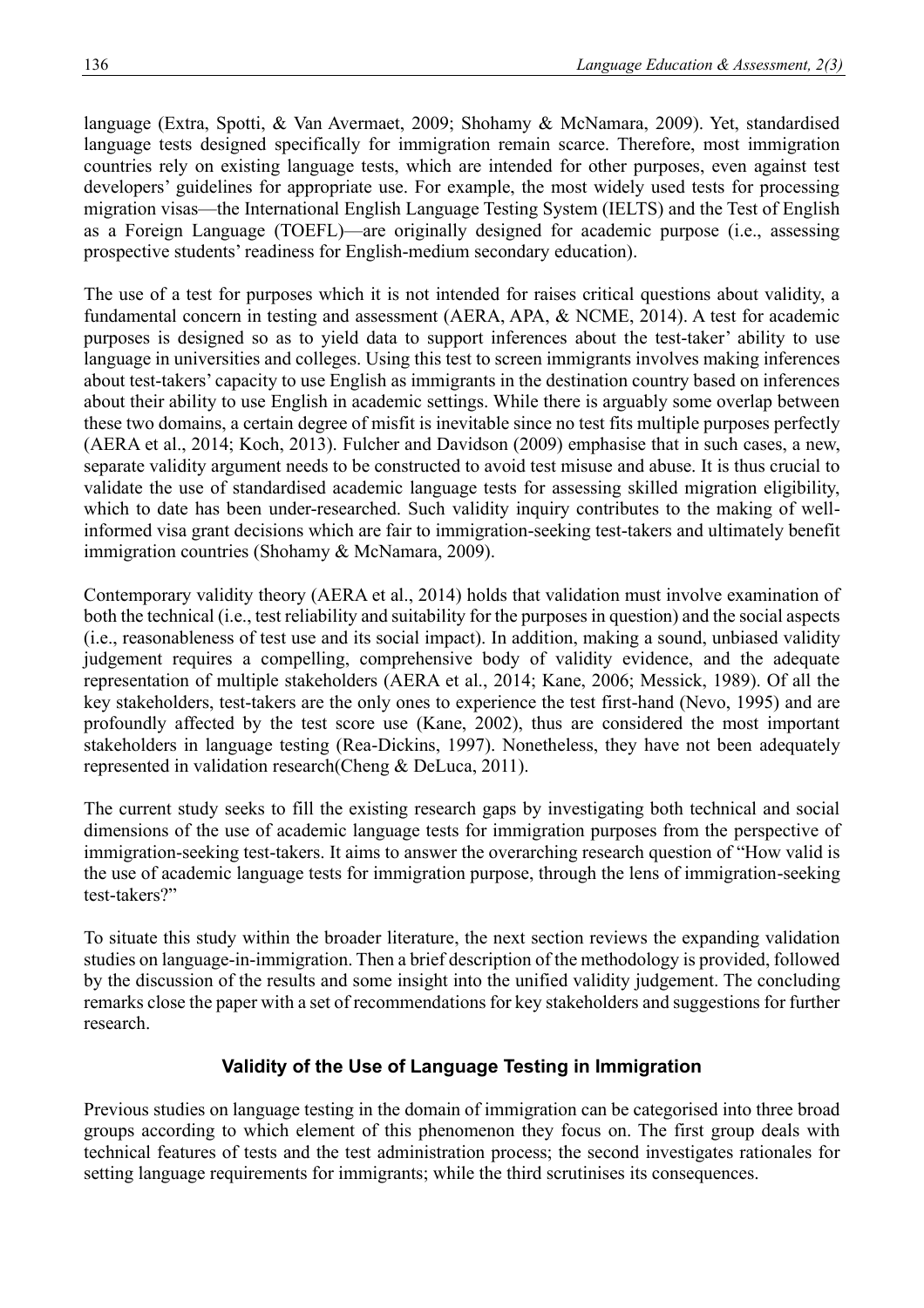One of the earliest studies in the first group is Merrylees (2003), which examined the suitability of the IELTS test for immigration purposes from the perspectives of two test-taker groups, one taking the test for immigration and the other for education in the UK. In particular, it explored these two groups' general attitudes and perceptions of the test as a whole as well as its four components in terms of difficulty, suitability of the topic, time allocation, and potential interferences with test performance. It was concluded that "The overall impression given about the IELTS test… was positive with a number of comments made about the appropriacy and effectiveness of the IELTS test for immigration purposes." (p. 36) However, this conclusion was drawn from the observation that the immigrationseeking group, like the other group, showed a general appreciation of the test's reliability. Indeed, the survey focused exclusively on the test per se with no direct reference to its use for assessing immigration eligibility. This conclusion contradicts the results of a qualitative study by Rumsey, Thiessen, Buchan, and Daly (2016). Based on interviews with health industry stakeholders and health professional immigrants in the Australian context, this study showed overall negative perceptions of the IELTS as a test for immigration. Concerns were raised about the IELTS's scoring protocols, which were believed to be not consistent, "like gambling" by some participants (p. 100). In addition, participants in both groups indicated that the IELTS test was not relevant to their work contexts, and thus, not a suitable testing tool for migrants working in healthcare. This was in agreement with Read and Wette (2009), which found a general perception among health professionals seeking permanent migration in New Zealand that "neither [the Occupational English Test (OET) or the IELTS] is, in any real sense, a test of their ability to communicative effectively in clinical contexts" (p. 3). In the same vein, Müller (2016) emphasised that achievement of satisfactory scores does not guarantee successful communication in clinical settings because language proficiency constitutes "a core pillar, rather than the sole contributor, of communicative competence" (p. 132). A similar argument was made about language requirement for visa in the meat production industry by Piller and Lising (2014), who rightly pointed out that

Language at work is governed by a corporate regime and language in migration is governed by the state. These language regimes do not always operate in sync and sometimes even conflict... (p. 37)

The second group of studies on language testing in immigration context explore the rationales or motivations for introducing the language element in the processing of visa and citizenship applications, although they do not always link it to validity. Merrifield (2012) found that the immigration authorities of major English-speaking countries considered "easier settlement, integration into the host community and contribution to workforce knowledge" (p. 1) as main reasons for relying on standardised tests like the IELTS to screen intending immigrants. The usefulness and convenience of changing cut-off scores to manipulate the number of immigrants accepted and control immigration patterns was considered another important reason. Other studies (e.g., Berg, 2011; Blackledge, 2009; Capstick, 2011; Hunter, 2012) revealed similar motivations such as addressing skilled labour shortage, fostering destination countries' economic development, enhancing immigrants' active participation in the labour market, ensuring that they meet occupational health and safety standards, enabling them to access their full rights, and reducing costs for welfare systems.

Beyond economic reasons, a number of studies (e.g., Blackledge, 2009; McNamara, 2009; Shohamy, 2013; Shohamy & McNamara, 2009; Slade & ering, 2010) unpacked a range of social and political reasons behind language legislations for migration. They pointed out that requiring the newcomers to be proficient in the language of the receiving society is commonly claimed by politicians to uphold social cohesion, national identity and security often associated with monolingualism (Berg, 2011; Shohamy, 2013). As such, raising language requirements for immigrants appears to be an easy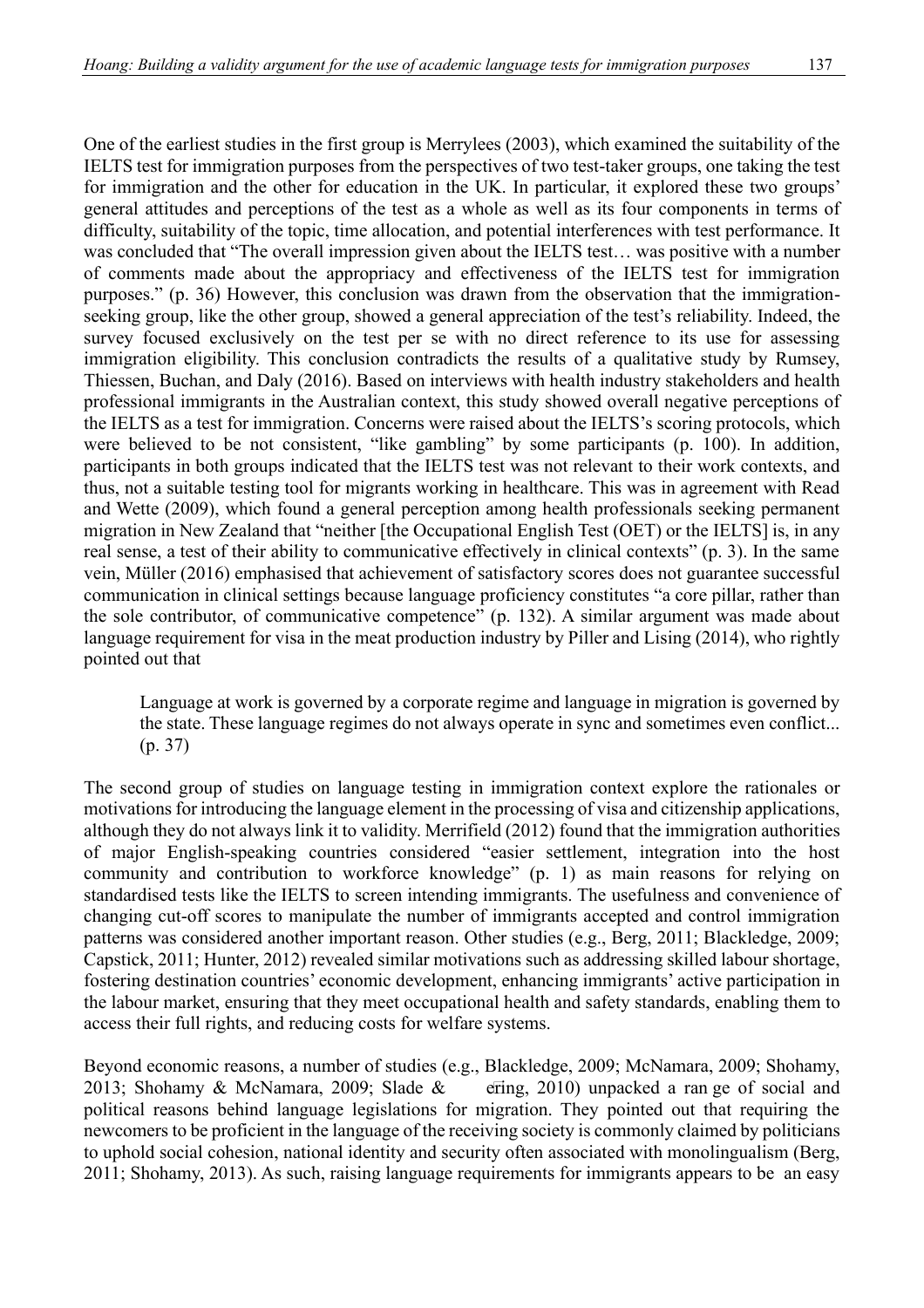and low-cost measure to deal with today's increasingly formidable challenges of balancing economic benefits with political stability. Ndhlovu (2008), based on a critical discourse analysis of Australia's language-in-migration policies throughout history, illustrated how language testing could be and has been often (ab)used for racial exclusion, explicit or subtle.

It is also notable that there remains little evidence to support the wide variety of rationales for language-in-migration policy. An Australian study by Chowdhury and Hamid (2016) challenges common public discourses about the vital role of English proficiency in immigrants' social integration and economic contribution. It clearly demonstrated that low English proficiency Bangladeshi immigrants in Australia were able to develop social and communication strategies to achieve satisfactory work, economic, and social life in the host society. On the other side of the story, Hoang and Hamid (2016) investigated two exceptional cases of prospective immigrants. Both had been residing in Australia for an extended period of time, secured good jobs, and enjoyed Australian social life. Yet they were unable to fulfil IELTS sub-score requirements for skilled visa after multiple attempts. The fundamental questions of the test's suitability for immigration and the "fairness" of language-inmigration policy were thus raised. Looking beyond the issue of language at the workplace, Gribble, Blackmore, Morrissey, and Capic (2016) discovered that non-linguistic factors deriving from the host community including workplace discrimination and isolation, rather than immigrants' language ability, played the most significant role in new immigrants' entry into the labour market and integration into the destination society. The disconnect between language proficiency and social integration and employability identified in the above studies suggest that the often-cited rationales for language requirements for immigrants might be untenable.

The third major strand of research delves into impact of the use of language testing in migration screening. Capstick (2011) documented the experiences of four learners of English struggled to meet the UK government's tightened language legislation for spousal visa applicants. The study showed the policy's differentiating effects on the immigrants and the receiving country: while it allowed the UK to benefit economically from immigrants' skilled low-wage labour and helped politicians gain electoral advantage by appearing to be tough on immigration issues, it denied "members of transnational families the right to marry by choice" and practically prevented many from uniting with their spouse already residing in the UK (Capstick, 2011, p. 3). Hoang and Hamid (2016) demonstrated significant financial, emotional-psychological, social-relationship, and other consequences of Australia's language-in-migration policy in two exceptional cases. Substantial affective impacts on immigrationseeking test-takers including depression, self-doubt, and negative self-perceptions were reported in the study by Rumsey et al. (2016). Inappropriate policies may backfire on immigration countries as well. Hoang and Hamid (2016) suggested that Australia's skilled migration scheme risked failing to achieve its goal of addressing skilled labour shortage if qualified, capable immigrants were denied visa solely on the basis of their language test results. Berg (2011) pointed out that a rigid language-in-migration policy had detrimental impact on the receiving country's cultural and linguistic diversity, which paradoxically, is considered in need of protection. She further argued that such use of language testing could lead to xenophobic attitudes and social and racial exclusion, as only those who speak that country's language are accepted into the society. Questions of human rights were also raised when proficiency in the immigration country's language prospective is made an entry requirement.

It is noteworthy that while previous studies have provided valuable evidence, few have explored both technical and social dimensions of the use of language testing for assessing migration eligibility, which is essential for a unified judgement of its validity.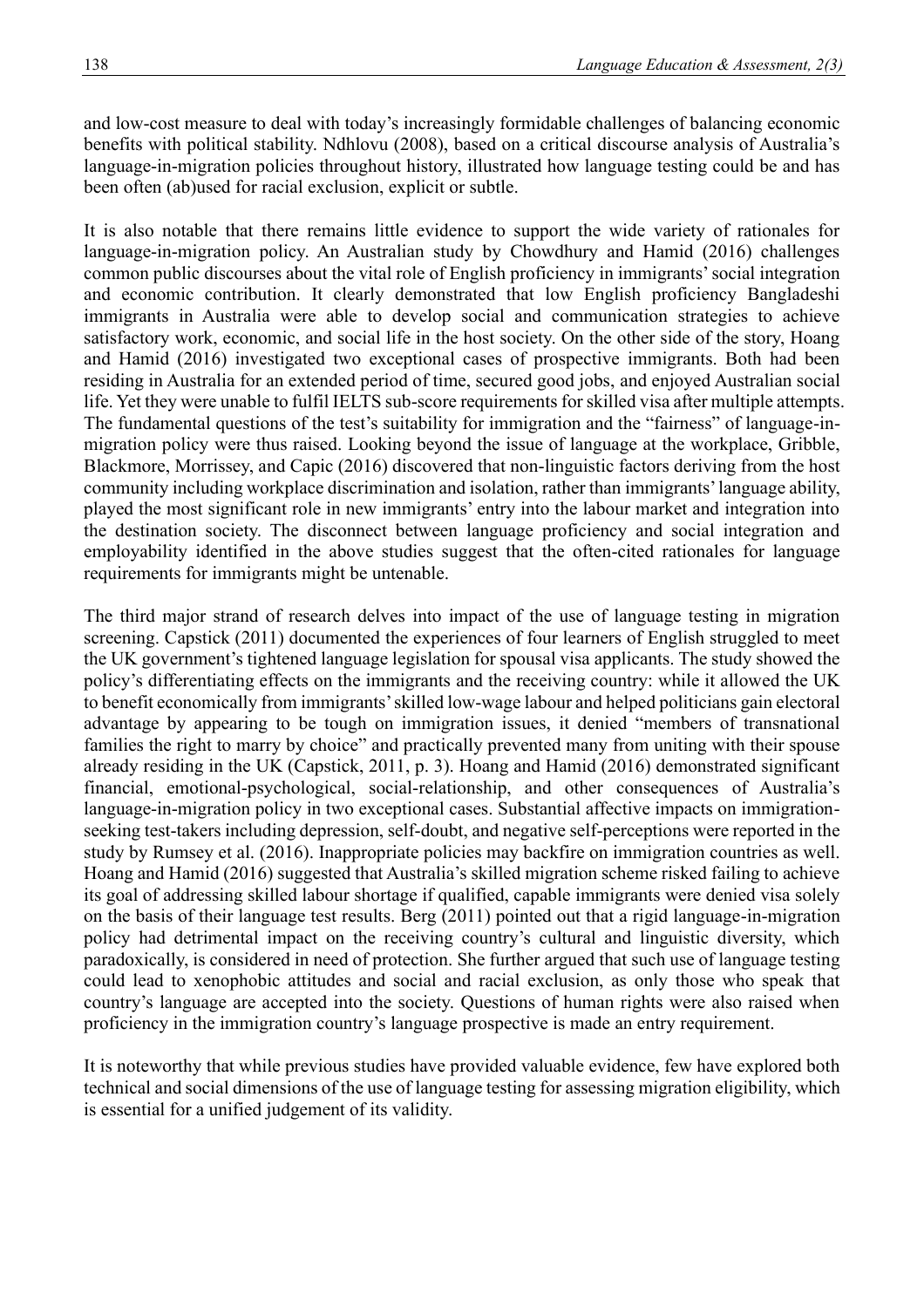# **Methodology**

## **The Cases: IELTS and TOEFL**

IELTS and TOEFL can be seen as archetypes of originally academic English tests used for immigration purposes, taken annually by millions of people over the globe (Educational Testing Service, 2018; IELTS Partners, 2018). IELTS claims to be "the high-stakes English test for [study,](http://www.ielts.org/what-is-ielts/ielts-for-study) [migration](https://www.ielts.org/what-is-ielts/ielts-for-migration) or [work"](http://www.ielts.org/what-is-ielts/ielts-for-work) (IELTS Partners, 2018)<sup>1</sup>. It is the only internationally available English proficiency certification accepted by Citizenship and Immigration Canada. It also remains the preferred test by the immigration authorities of Australia, New Zealand, and the UK, although a few other tests are also accepted (IELTS Partners, 2018; Merrifield, 2012). These other tests are also not specifically designed for immigration, and thus validity issues encountered they are used for immigration screening should be similar to when IELTS and TOEFL are. TOEFL is not officially stated to be a test for migration and was not used for this purpose when the data for the current study were collected yet is now accepted for skilled migration in Australia, New Zealand, and the UK<sup>ii</sup>. Score requirements for skilled migration vary from one country to another. Australia requires a minimum IELTS score of 6.0 across all components or a TOEFL score of at least 12 in listening, 13 in reading, 21 in writing, and 18 in speaking as proof of competent English<sup>iii</sup>. For New Zealand, it is 6.5 in all IELTS components or a total score of 79 in TOEFL<sup>iv</sup>. The UK requires 6.5 across the IELTS components or 110 in TOEFL<sup>V</sup>. Canada appears less strict, as a score of 4.0 for speaking and 4.5 for listening on the IELTS general training module is acceptable<sup>vi</sup>.

## **Participants**

The research reported in this paper is drawn from a larger mixed-methods study. The parent study involved 517 people coming from and residing in over 50 countries/territories who took IELTS and TOEFL for different purposes (e.g., higher education, scholarship application, professional registration or employment). The current paper examines only the use of these tests in the immigration domain.

It involves 39 test-takers (16 female and 23 male), who reportedly had taken IELTS or TOEFL for immigration. They came from 14 countries including Vietnam, India, the Philippines, Germany, Italy, and the UK. Five participants identified themselves as native speakers of English, who sat the test to gain bonus points in the point-based system for skilled migration. The sample was reasonably homogeneous in terms of social class, with the majority of participants belonging to middle or highermiddle classes. Most of them were high scorers but over one third remained unsuccessful in obtaining the scores they targeted for migration.

#### **Data Collection and Analysis**

All the participants completed an online survey (phase 1) and six continued to follow-up individual interviews (phase 2). The survey sought information about 1) the participants' demographic details and experiences of taking the tests; 2) their perceptions of issues related to test reliability; and 3) their perceptions of test use and its consequences. Most of the survey items were constructed on a Likert scale, but there was also an open question (optional) at the end of each major sections asking for further comments, explanation, or elaboration. In total, 37 open comments were received. The in-depth interviews were semi-structured to ensure that the main topic was maintained while the informants had the opportunity to freely express themselves (Creswell & Plano Clark, 2011; Lichtman, 2010). This means that many questions were not prepared in advance but emerged from the participants' answers to earlier questions in the interview. Thus, the set of questions differed from one interview to another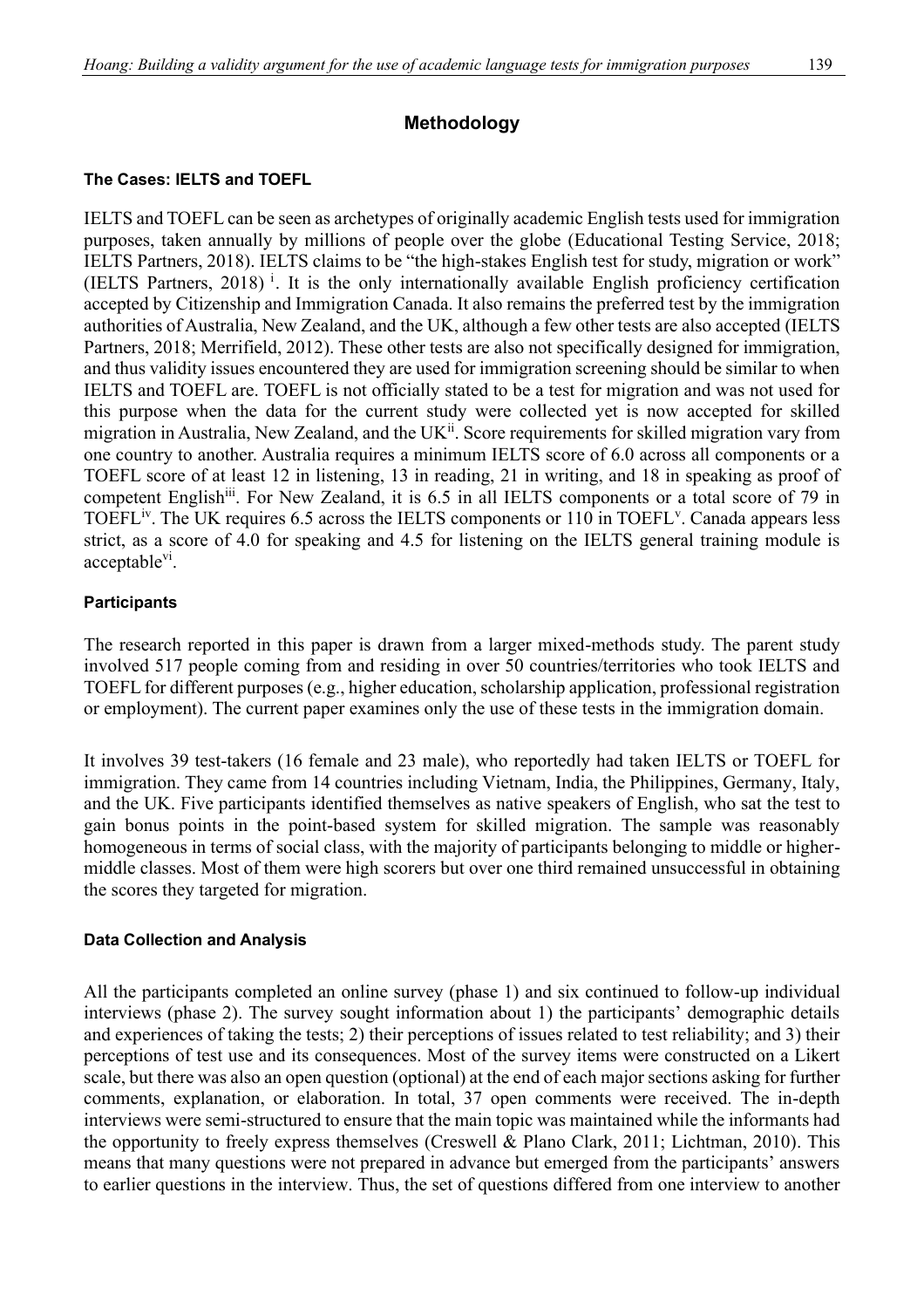(see a sample interview protocol in Appendix A). Each interview lasted from 1.5 to 2.5 hours. Both the survey and the interviews used lay language, taking heed of the common concern that a typical test-take might not be familiar with linguistic and assessment-specific terminologies and highly technical concepts. Where necessary, efforts were made to explain these concepts to make sure that the test-takers understood them properly before offering their views.

The qualitative data were analysed using content analysis with the help of NVivo. The analysis followed the six-stage procedure for systematic qualitative data coding proposed by Strauss and Corbin (1990). Specifically, after the data were gathered (stage 1), the interviews were transcribed, pseudonyms assigned to the participants, and data imported to NVivo (stage 2). The data were then fragmented (i.e., broken down into smaller chunks or meaningful parts and coded as free nodes in NVivo – stage 3) before they were categorised using axial coding strategy (stage 4). For the purpose of this study, the codes were aligned with the theoretically drawn components of validity (i.e., the overarching themes of test reliability and test score use, and the themes subsumed under them). As the study focused on validation, the data were further categorised as positive, negative, or neutral, which represented the participants' perceptions (i.e., whether they supported or rejected those particular elements of the tests and their use). Next (stage 5), they were linked (i.e., establishing the relationships between the codes through *inductive* process) and in the final stage, themes were generated. Due to the limited scope of this paper, the discussion of the results focuses only on validity-related themes.

# **Results and Discussion**

## **Perceptions of Test Reliability**

Perceived test reliability was conceptualised in consistence with the three inferential links concerning score reliability in Kane's (2006) validation framework: evaluation, generalization, and extrapolation. As such, three survey items were used to seek the test-takers' perceptions of: 1) how effectively the tests measured their English ability at the time of taking them; 2) how well the scores reflected their test performance; and 3) how well the scores predicted their English ability in the target context. The responses are presented in Table 1.

| Aspects of<br>reliability | (Strongly)<br>agree | Neutral | (Strongly)<br>disagree | Don't know/don't<br>remember/non-response |
|---------------------------|---------------------|---------|------------------------|-------------------------------------------|
| Effective measure         | 19 (49%)            | 8(21%)  | 12(31%)                |                                           |
| Accurate scores           | 18 (46%)            | 11(28%) | 10(25%)                |                                           |
| Predictivity              | 14 (36%)            | 9(23%)  | 14 (36%)               | 2(5%)                                     |

**Table 1** *Test-takers' perceptions of the tests' reliability*

As the table shows, nearly half of the participants believed that the tests effectively measured their English proficiency and that the scores accurately reflected their test performance but just over one third of them found the scores predictive of how well they would use English in the target context. The low ratings for the test scores' predicting power could signify test-takers' perceptions of the mismatch between the domain of use intended by the tests (i.e., mainly academic) and that of their actual use (i.e., immigration). There was a clear tendency to consider the tests as reliable but not completely so. The reasons for this general perception were further examined by a survey item aiming to ascertain whether test performance and scoring were affected by the various factors identified in the literature. Table 2 displays responses to this question.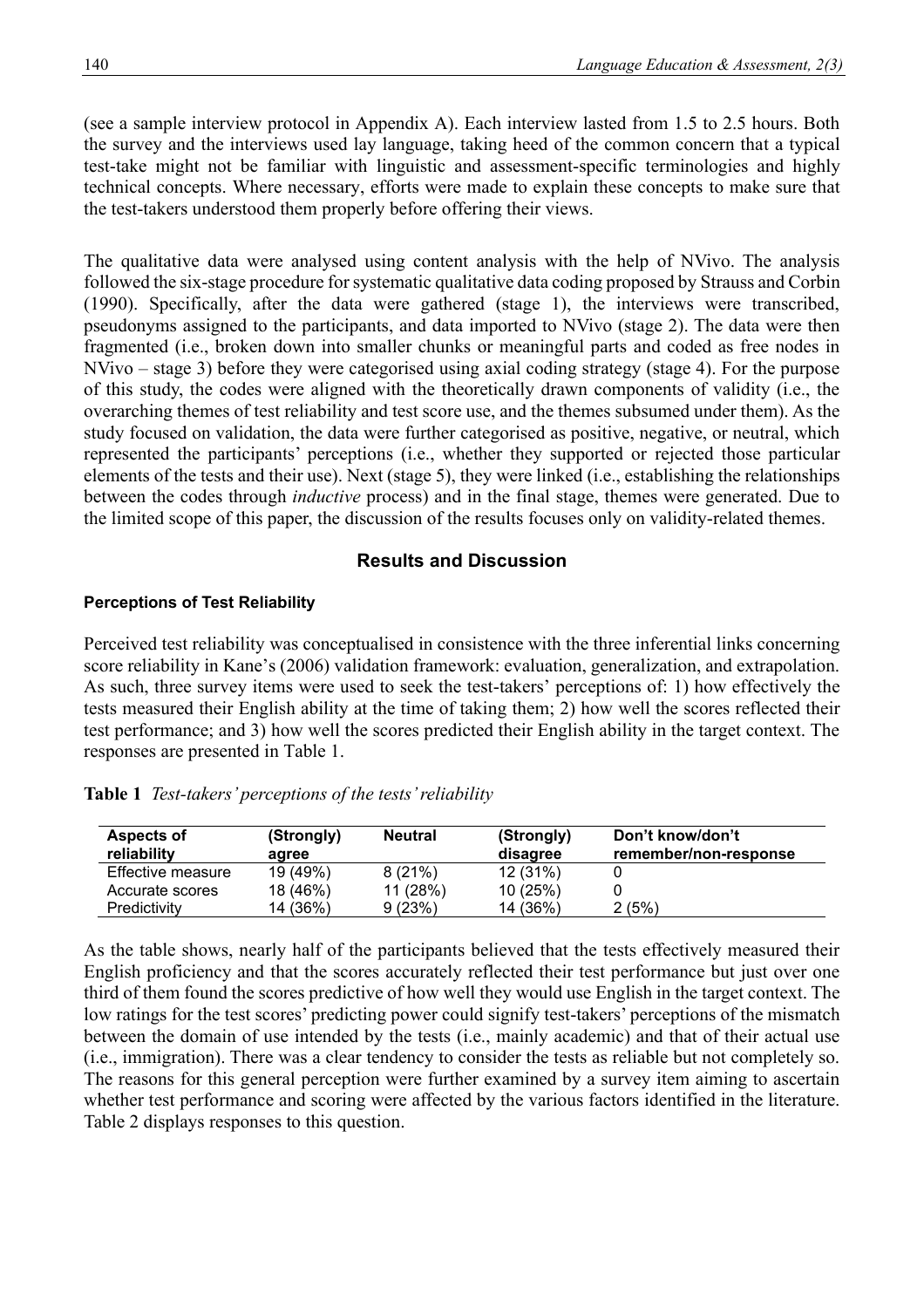| <b>Factors</b>                             | No<br>interference | <b>Slight</b><br>interference | <b>Heavy</b><br>interference | know/don't<br>Don't<br>remember/non-<br>response |
|--------------------------------------------|--------------------|-------------------------------|------------------------------|--------------------------------------------------|
| Perceived inferences with test performance |                    |                               |                              |                                                  |
| Unfamiliarity with tests                   | 16 (41%)           | 14 (36%)                      | 8(21%)                       | 1(3%)                                            |
| Testing condition                          | 25 (64%)           | 6(15%)                        | 8(21%)                       | 0                                                |
| Test administration                        | 19 (49%)           | 15 (39%)                      | 5(13%)                       | 0                                                |
| <b>Test structure</b>                      | 18 (46%)           | 13 (33%)                      | 8(21%)                       | 0                                                |
| Test content/topics                        | 10 (26%)           | 16 (41%)                      | 13 (33%)                     | 0                                                |
| Question types                             | 12 (31%)           | 16 (41%)                      | 11 (28%)                     | 0                                                |
| Feelings while taking tests                | 7(18%)             | 12 (31%)                      | 20 (51%)                     | 0                                                |
| Perceived inferences with test score       |                    |                               |                              |                                                  |
| Scoring system                             | 5(13%)             | 17 (44%)                      | 15 (39%)                     | 2(5%)                                            |
| Consistency between raters                 | 5(13%)             | 17 (44%)                      | 14 (36%)                     | 3(8%)                                            |

**Table 2** *Potential interferences with test performance and scoring (n = 39)*

It appears that in the test-takers' view, the following factors did not significantly affect test reliability: 1) the testing condition (specified in the survey as factors such as room configuration, noise and light in the test room and sound quality); 2) test administration procedure (e.g., checking identity, ushering examinees to test rooms and seats, distributing and collecting test materials, and instructions for testtakers); and 3) test structure (e.g. constituent sections of each test, number of questions per section, order of questions, and time allocations). Lack of familiarity with the tests could also be considered an insignificant factor, as only eight test-takers (21%) reported considerable interference. The remaining factors were perceived to compromise the tests' reliability to varying degrees, as will be discussed in the following sections.

#### **Test Content/Topics**

While some test-takers stated that topical knowledge largely determined one's performance on the tests, others posited that unfamiliarity with or lack of knowledge of the test topics would put the test-taker at a disadvantage. All the interviewees indicated that they would have performed better if the topics had been related to their field of study or work. However, in IELTS and TOEFL, test-takers are not given choices over the test topics in any sections. Thus, many of them believed "luck" (in the form of having a familiar topic) could largely affect their ability to demonstrate their language ability. This view is consistent with the findings of many studies on the potential effect of subject/topical knowledge (either alone or in interaction with other factors such as one's language proficiency) on test performance (Alderson & Urquhart, 1985; Bachman & Palmer, 2010; Huang, Hung, & Plakans, 2018; Jensen & Hansen, 1995; Karimi, 2016), which could be considered a source of invalidity (Jennings, Fox, Graves, & Shohamy, 1999).

#### **Question Types**

Some test-takers identified certain discrepancy between the tests' intended and their actual domains of use. For instance, I34, who took the academic module of IELTS, stated that the test questions were too general for its purpose (i.e., academic). Yet, I33, a test-taker of IELTS general training module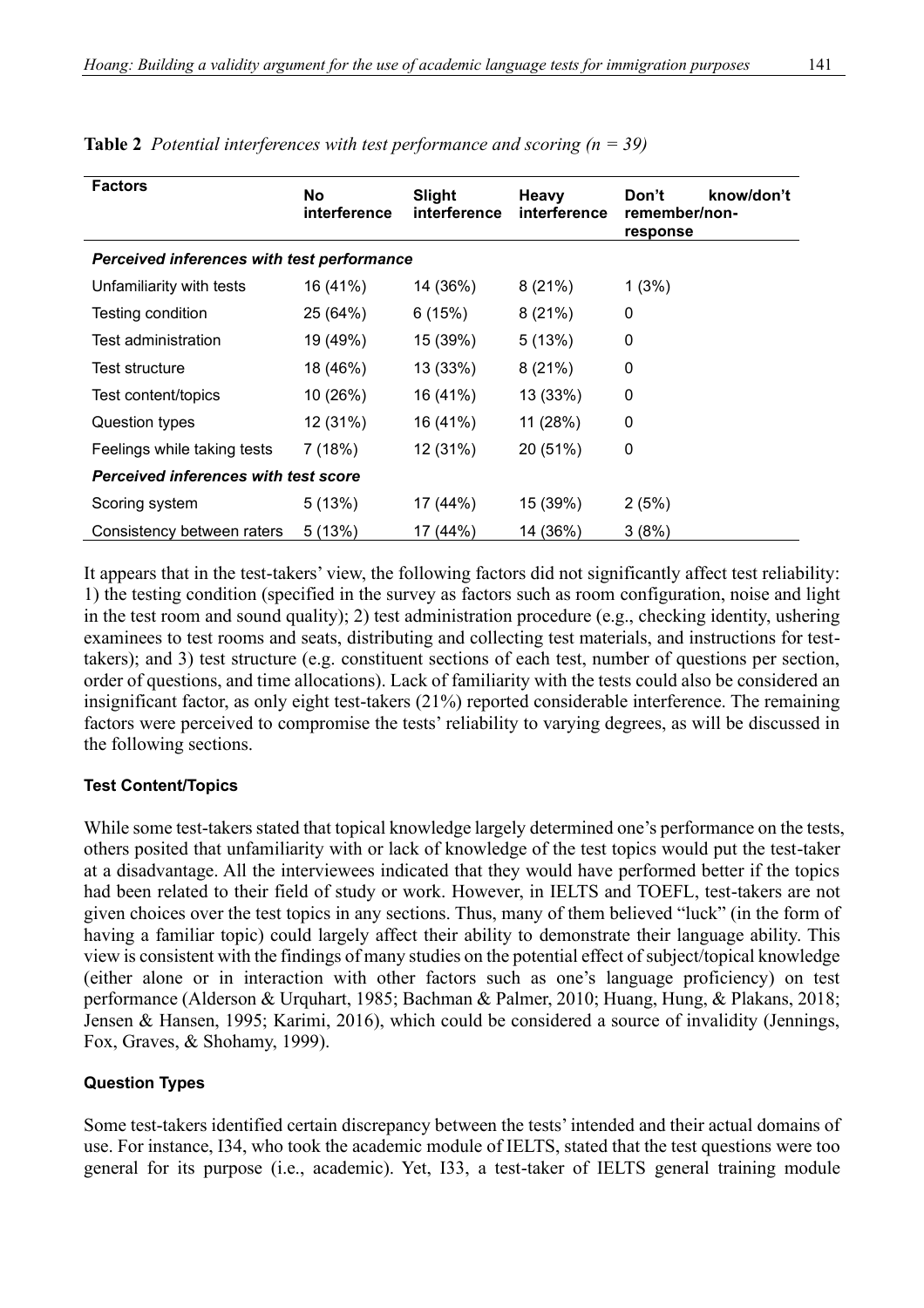maintained that the test tasks were too complex for real-life language encounters of a typical immigrant. Interestingly, apart from these comments, very few references to question types were made.

## **Feelings while Taking the Tests**

It is not surprising that feelings were most commonly reported to affect the test-takers' performance, given the high-stakes nature of these tests. Test-takers' feelings were investigated through a survey item asking the respondents to use at least three words or phrases to describe how they felt while taking the tests. The question was responded with a considerable number of words that denote positive feelings such as *confident, calm*, and *relaxed*. However, these were outnumbered by those conveying negative feelings including *anxious, tired, stressed, scared, nervous, uncomfortable, annoyed, and angry*. The main reasons for these feelings, as self-reported by the test-takers, included the time, effort, and money they had invested in the tests and the anticipated consequences of failure to achieve desired scores. I9's reflection on her eight times sitting IELTS without success illustrates this impact most clearly:

[Because IELTS]'s gonna change your life, it really causes you a lot of pressure and worry [...] and sometimes you don't focus on the test, you just keep telling yourself "I need to pass, I need to pass" and then you don't pass! [...] If your body reacts to this kind of thing, you can't think clearly. You just know [...] you need to pass IELTS otherwise you have to go home. And you can't concentrate although you have studied for it.

This quote reflects Shohamy's (2001b) observation that test-takers have a clear sense of the gatekeeping role and power of these tests in their life, which invokes anxiety, fear, and a feeling of helplessness. The participants were fully aware of how these negative feelings impacted on their performance yet failed to control them. While impact of psychological state on test performance has been documented in an extensive body of research er & Pekrun, 2004; von der Embse & Witmer, 2014; Zeidner, 1998), the current study further indicates that it tends to be more severe when the test results are used to make such life-changing decisions as granting migration permission.

## **Scoring**

Although the scoring of IELTS and TOEFL is routinely inspected and "endorsed" by considerable research mostly by in-house research teams and external researchers vii, the test-takers in the present study did not display a high trust in it. Nearly four fifths of them believed that the scoring system and the marking consistency to some extent affected their scores. The transparency of the marking process was frequently questioned, probably because IELTS and TOEFL do not provide feedback to test-takers. Survey respondent I16 made a strong point that, "The speaking test and writing test are subjective. We don't know the exact result of how we were going on the test. Need to have a specific result explained to the examinees." Some IELTS test-takers believed that they did not receive a right/fair score for the speaking part due to the lack of professionalism of speaking examiners. I34, who speaks English as the first language, raised the issue of the examiner's inappropriate attitude and behaviour on discovering that she was taking the IELTS for Australian migration. It was on this occasion that she received a significantly lower score for speaking (7.5) than on all other sittings (8.5). Another IELTS test-taker, I37, indicated that he performed worse than expected because of the "apparently sluggish and bored" examiner's attitude. These perceptions corroborate findings of previous studies that language speaking test examiners vary in their elicitation of test-takers' response which affects testtakers' performance as well as examiners' judgement of their language ability (e.g., A. Brown, 2003). The lack of standardisation across examiners echoed in this test-taker study signifies potential threats of test bias which need to be considered and rectified.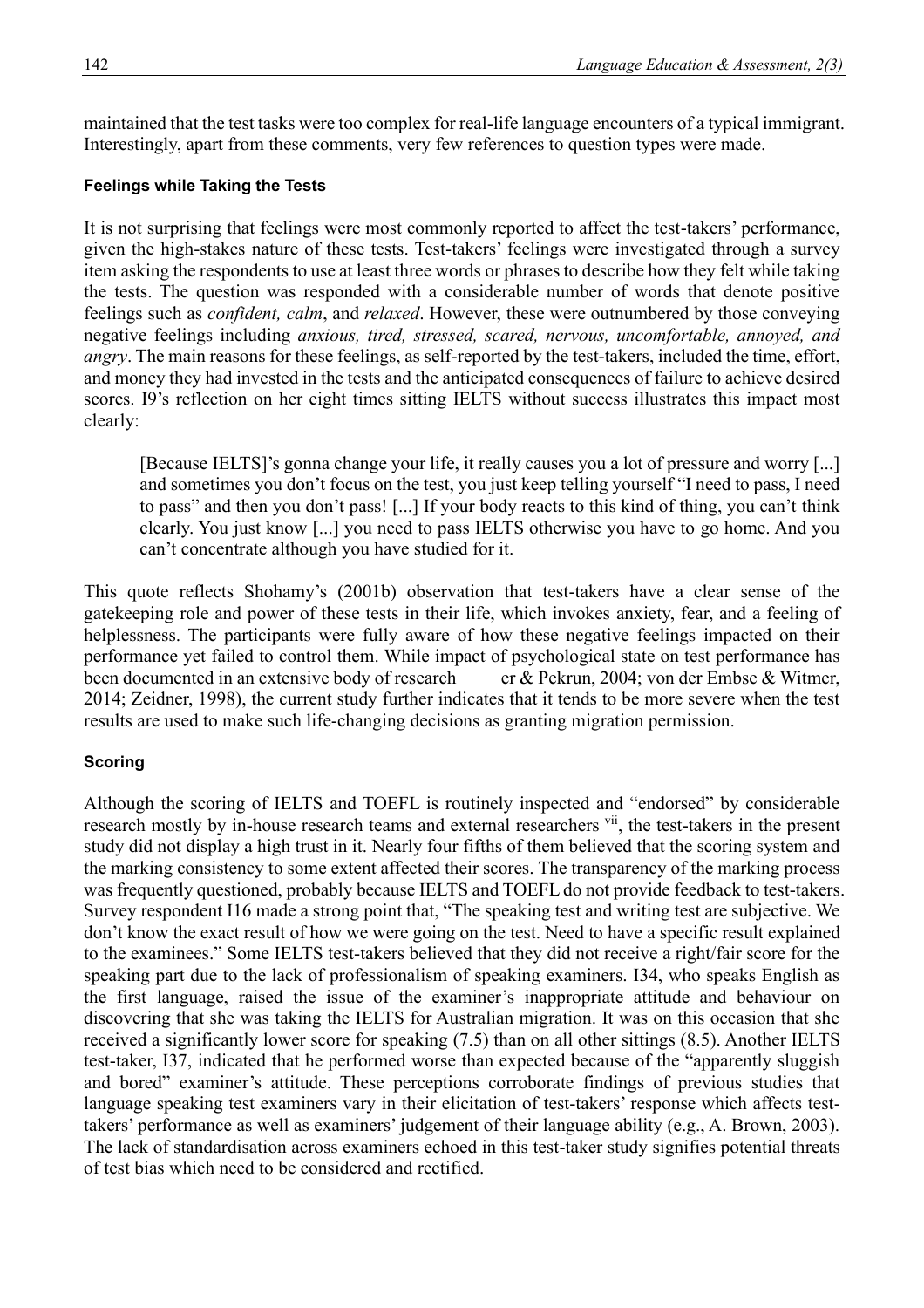Notably, like participants in Rumsey et al.'s (2016) study, some test-takers attributed what they perceived as scoring problems to the commercial nature of the tests. In particular, the pattern of failing to obtain the required score in one test component in a test sitting and another component in the next among many test-takers seeking Australian immigration, was thought to be a mechanism to financially exploit test-takers.

In short, the test-takers pointed out a number of factors as hinderances to their optimal performance on the tests and/or contamination of their "true score." Though it was impossible to verify the exact nature and magnitude of the influence of these factors with the available data, the perceptions themselves affected the test-takers' psychological state and cognitive functionality during the test. Scores obtained under these conditions were unlikely to reflect their true ability. Consequently, inferences about test-takers' language ability based on the test scores might not be entirely sound, which could lead to unfair and unreasonable decisions about aspiring immigrants. Beyond concerns about the reliability of IELTS and TOEFL scores, the following section discusses findings about their use for immigration from the test-takers' perspectives.

## **Score Interpretation and Use**

The test-takers' perceptions of the use of their test results by immigration authorities were explored with regards to four key aspects: 1) the extent to which the test scores were relied on in this decisionmaking process; 2) the cut-off scores; 3) consequences of this test score use; and 4) overall appropriateness of the score-based decisions. The findings are discussed below drawing on both survey and interview data.

#### **Extent of Reliance**

Table 3 summarises the survey response concerning how much the test scores determined one's visa application outcome.

|                           | Aspect of score use Test-taker perceptions   | <b>Frequency &amp;</b><br>percentage<br>22 (56%)<br>16 (41%) |  |
|---------------------------|----------------------------------------------|--------------------------------------------------------------|--|
| <b>Extent of reliance</b> | Appropriate<br>Inappropriate:                |                                                              |  |
|                           | Too heavy<br>$\bullet$                       | 6(38%)<br>$\bullet$                                          |  |
|                           | Should not rely on the<br>$\bullet$<br>score | 4(25%)<br>$\bullet$<br>6(38%)<br>$\bullet$                   |  |
|                           | No comment                                   | (3%)                                                         |  |

**Table 3** *Test-takers' perceptions of the extent of reliance on of IELTS and TOEFL in processing skilled migration visa*

While the majority of participants considered the extent to which immigration authorities relied on their test scores to make immigration decisions as appropriate, over a quarter considered it an overreliance. These latter group of test-takers particularly criticised what they viewed as "rigid" policy of accepting only a limited number of tests, disregarding other potential evidence of their language proficiency. The strongest critics were I9 and I33, who failed to obtain desired sub-scores for Australian permanent residence visa after multiple attempts. Both of them argued that the decisions on their immigration eligibility would have been more reasonable if other indicators of English proficiency had been also considered.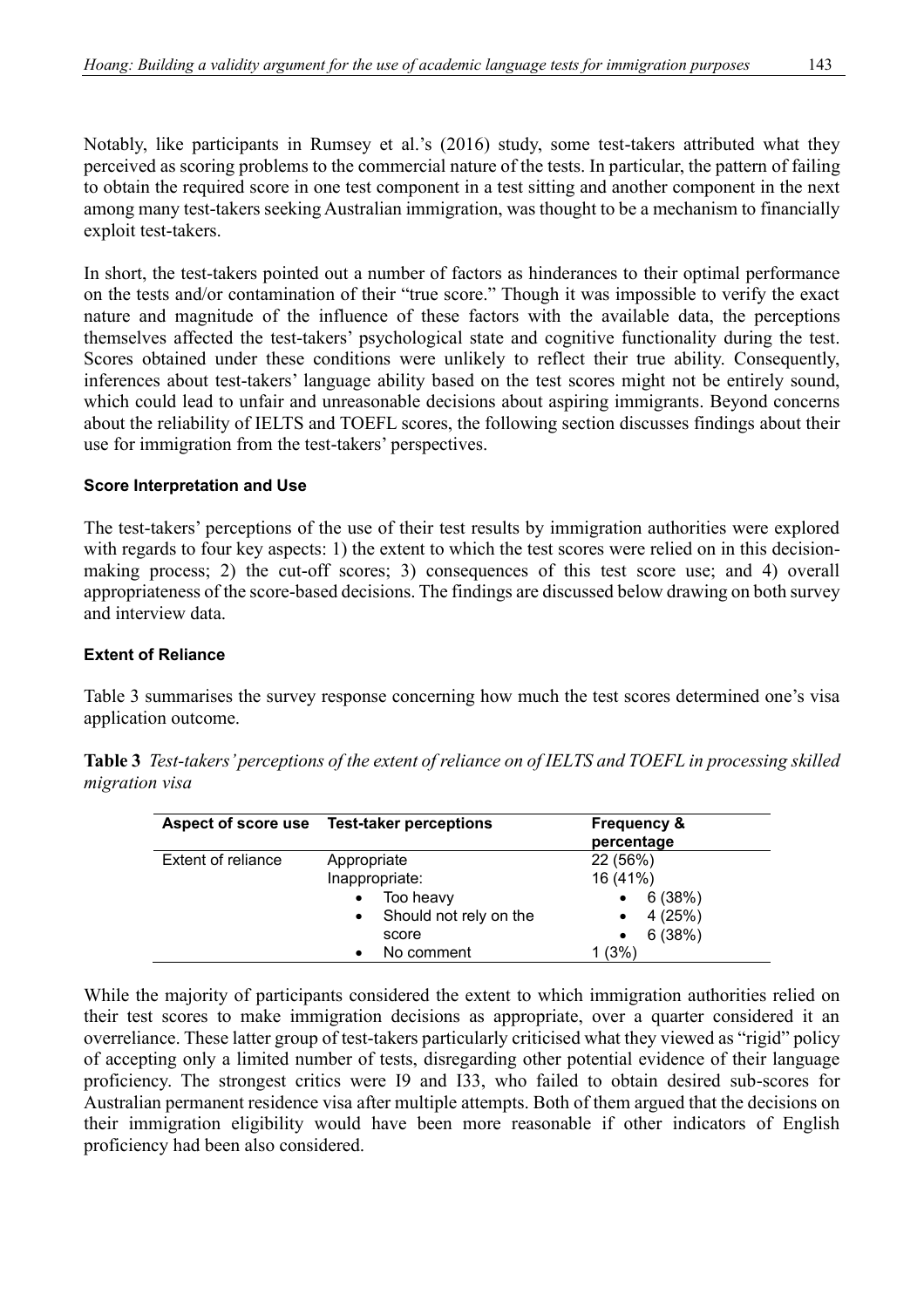## **Cut-Off Scores**

The test-takers' views about the appropriateness of the scores required by immigration departments varied, as Table 4 shows.

**Table 4** *Test-takers' perceptions of the use of IELTS and TOEFL by immigration authorities*

| Aspect of score use | <b>Test-taker perceptions</b> | <b>Frequency &amp;</b><br>percentage |
|---------------------|-------------------------------|--------------------------------------|
| Cut-off scores      | Appropriate                   | 20 (51%)                             |
|                     | Too high                      | 10 (26%)                             |
|                     | Too low                       | 3(8%)                                |
|                     | Some too high, others too low | $4(10\%)$                            |
|                     | Don't know/ Non-response      | 2(5%)                                |

While over half of the test-takers advocated these cut-off scores, most of the remaining found them unrealistically high. Some problematised specific requirements of sub-scores rather than those of overall or total score. I39, I33, and I9 strongly voiced against Australian's requirement of 6.0 in all IELTS components to meet minimum language requirement or 7.0 to gain 10 bonus points. This legislation practically forced them to repeat the test many times and to waste an unreasonable amount of money but more importantly, they argued, it was irrelevant to the reality of immigrants' language demands. I39, who had resided in Australia for five years, contended that lower scores in reading and writing would suffice but higher speaking and listening scores were essential for a full integration into Australian life. I34 argued that this score requirement was both fair and unfair. According to her, it was fair because it benefited Australia by allowing the country to "pick the best of the very best." It was, in her view, unfair because it effectively filtered out a great many highly skilled migrants who would otherwise be accepted, especially those in professional fields where high English proficiency is not crucial. Like I32, she maintained that the tests were used as a tool to control the migration flow and so the standard setting was arbitrary. These beliefs are in line with Merrifield's (2012) findings and highlight ethical issues that might arise when the score users do not have expertise in assessment (Kane, 2012) or intentionally abuse tests (Shohamy, 2001b).

#### **Consequences**

Consequences of test use are integral to validity in any contexts but are more so in high-stakes ones (Bachman & Palmer, 2010; Shepard, 1997). Examining the full range of consequences is thus critical in validation. To this end, the present study scrutinises all positive and negative, intended and unintended, short-term and long-term effects of the use of IELTS and TOEFL for immigration in terms of:

- learning of English (also called washback effects, see Tsagari & Cheng, 2016)
- finance (Templer, 2004)
- motivation, self-efficacy, self-image, confidence and pride (Crooks, Kane, & Cohen, 1996; Kirkland, 1971; Ockey, Koyama, & Setoguchi, 2013; Slomp, Corrigan, & Sugimoto, 2014)
- psychological and social-emotional wellbeing (Ahern, 2009; Bachman, 2005; Crooks *et al.,* 1996; Kirkland, 1971; Shohamy, 1998, 2001a; Templer, 2004) and
- social relationships (Crooks et al., 1996; Nevo & Sfez, 1985)

Table 5 summarises these types of impact based on the survey data.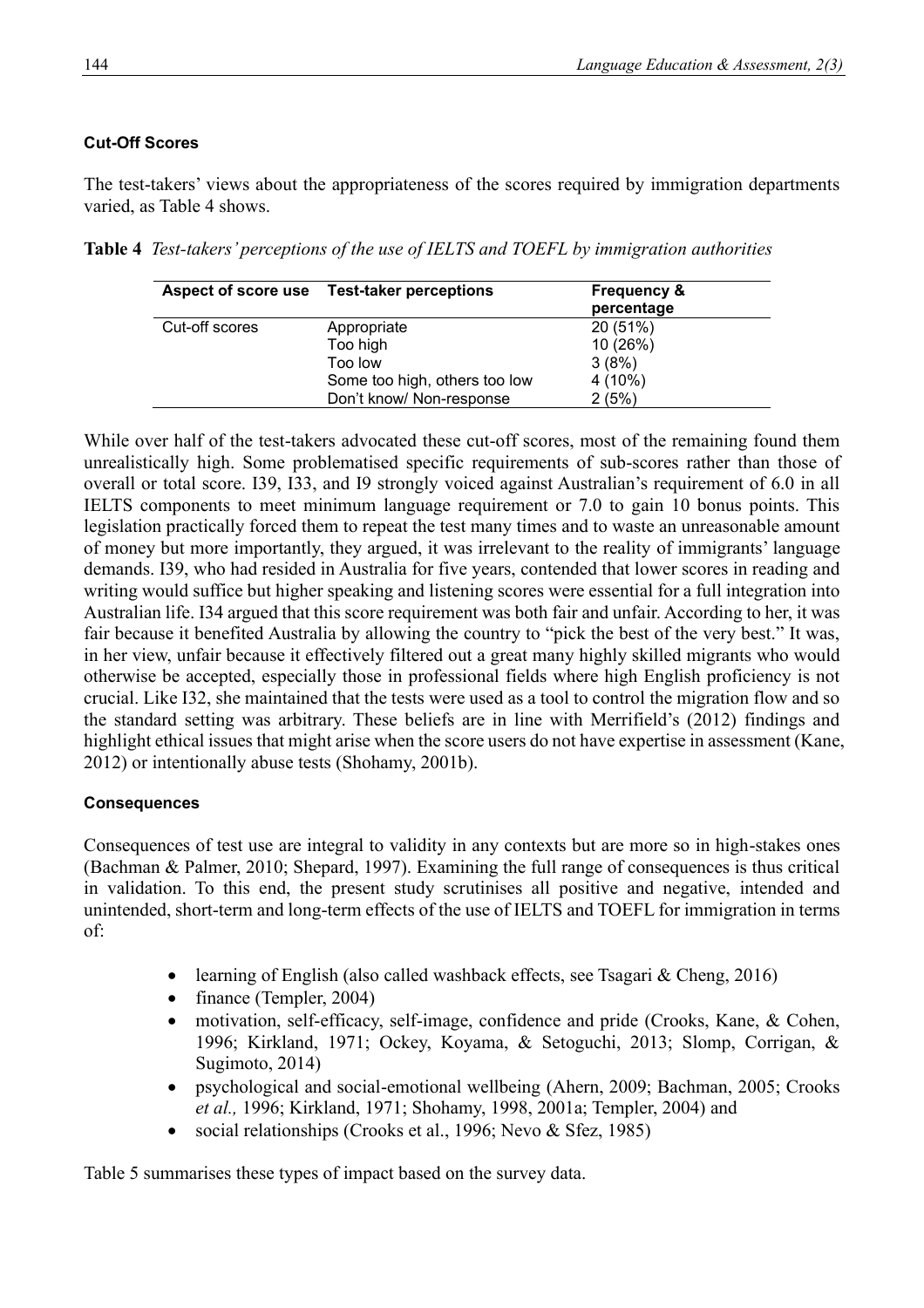| <b>Types of impact</b>                                                             | <b>Test-taker responses</b>                                                                                                                                                                                                                                                                                                                                                                            | Frequency &<br>percentage<br>30 (77%)<br>7(18%)<br>2(5%)                                                                 |  |
|------------------------------------------------------------------------------------|--------------------------------------------------------------------------------------------------------------------------------------------------------------------------------------------------------------------------------------------------------------------------------------------------------------------------------------------------------------------------------------------------------|--------------------------------------------------------------------------------------------------------------------------|--|
| Washback                                                                           | Positive<br>No influence/both positive and negative<br>Negative                                                                                                                                                                                                                                                                                                                                        |                                                                                                                          |  |
| Financial                                                                          | Money spent<br>Over USD 2,000<br>$\bullet$<br>USD 1,000 - 2,000<br>Up to USD 1,000<br>Don't know/ Non-response<br>Financial costs being significant<br>(Strongly) agree<br><b>Neutral</b><br>$\bullet$<br>(Strongly) disagree<br>$\bullet$<br>Don't know/ Non-response<br>Happy about costs<br>(Strongly) agree<br><b>Neutral</b><br>$\bullet$<br>(Strongly) disagree<br>٠<br>Don't know/ Non-response | 3(8%)<br>5(13%)<br>18 (72%)<br>3(8%)<br>23 (59%)<br>12 (31%)<br>3(8%)<br>1(3%)<br>6(15%)<br>10 (26%)<br>22(56%)<br>1(3%) |  |
| Psychological/emotional<br>impact<br>Positive consequences<br>outweighing negative | (Strongly) agree<br><b>Neutral</b><br>(Strongly) disagree<br>(Strongly) agree<br><b>Neutral</b>                                                                                                                                                                                                                                                                                                        | 23 (59%)<br>6(15%)<br>10 (26%)<br>17 (39%)<br>7(18%)                                                                     |  |
| consequences                                                                       | (Strongly) disagree                                                                                                                                                                                                                                                                                                                                                                                    | 15 (44%)                                                                                                                 |  |

**Table 5** *Reported impacts of the use of IELTS and TOEFL scores as a requirement for skilled migration*

The following section discusses in greater detail how these types of impact were experienced drawing on insights from the qualitative data.

#### **Washback**

Over three quarters of test-takers reported positive washback effect, in consistence with the numerous studies such as Wall and Horak (2006) and Hawkey (2001, 2006). As I5 explained, he had to study hard for the test to avoid turning the considerable amount of money he had spent on test registration into a complete waste, and his hard work eventually improved his language proficiency. This explanation relates strongly to Shohamy's (2001) note that "tests do have the role of creating pressure and motivating [test-takers] to study, mostly out of fear of their consequences" (p. 13). However, for I32, I34, and I39, their test preparation was heavily focused on strategies and tricks to obtain the desired scores quickly. This process did not result in substantial improvement of their English proficiency, which, they argued, required methodical practice over a sustained period.

## **Financial Impact**

The costs of preparing for and taking the tests emerged as one of the test-takers' greatest concerns. These activities were reported to have cost three test-takers more than USD 2,000; five others between USD 1,000 and 2,000; and the rest up to USD 1,000. Regardless of socio-economic background, all except three test-takers considered these costs as significant. I5, an undergraduate student who had to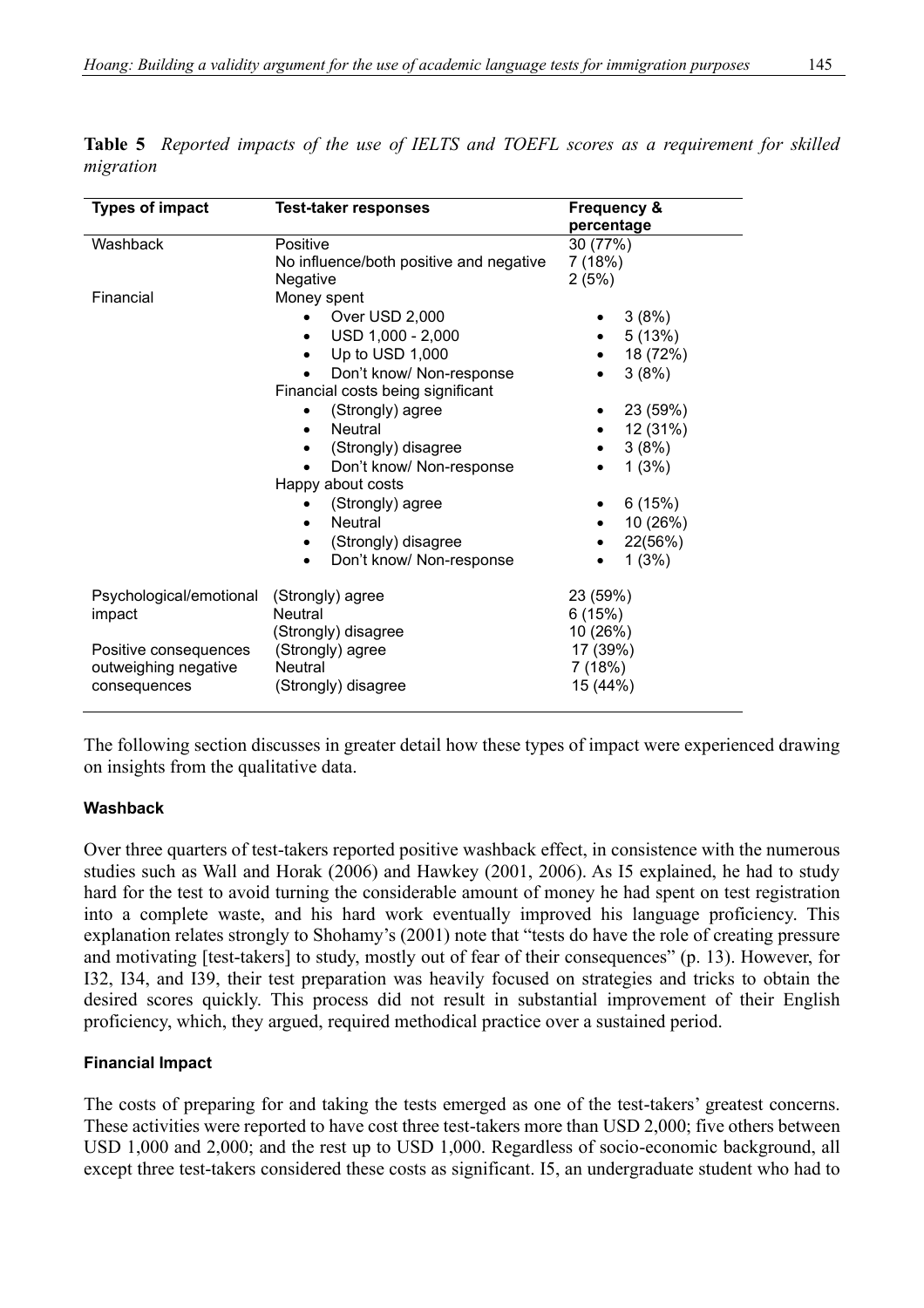depend on his parents financially, exclaimed that the test fee was "intolerably exorbitant!" and unaffordable to the majority of people in his country. However, to stand a chance for migration, testtakers like him had to pay a "high price" (Ahern, 2009; H. D. Brown & Abeywickrama, 2010), willing or not. Indeed, only six test-takers were happy with the expended amount. Among these few exceptions, I34 elaborated on how profitable and "worthwhile" her financial, time, and effort investment became once her visa was granted. She listed the numerous benefits including access to high-quality healthcare, tuition fee subsidy, better scholarship and employment opportunities, and "so many other benefits." By contrast, I9 was anguished and furious that her hard-earned AUD 20,000 investment in the IELTS turned out to be a complete loss.

Of particular concern is the link between financial impact and test-takers' performance, as signalled by many test-takers. I5 asserted that his main source of stress and anxiety experienced during the test preparation process and on the test day was the test-related costs. For I39, it was a feeling of extreme regret over "wasting a big amount of money" in previous failures compounded by the fear of failing again. The interaction between different types of impact and their aggregate interference with test reliability again underscore the need to examine not just the test but also its use, which has real bearings on score-based decisions.

#### **Impact on Motivation, Self-Efficacy, Self-Image, Confidence, and Pride**

This impact was examined qualitatively due to its complex nature. Analysis showed that a few testtakers including I5 who succeeded from their first test attempt tended to associate themselves with a very positive self-image. Successful "conquest" of a test commonly considered challenging effectively boosted their confidence, pride, and motivation for further endeavours. By contrast, other test-takers such as I9, I33, and I39, reported self-doubt, loss of motivation, and a feeling of despair upon repeated failures. Having used English over extended periods of time in study, work, and daily life, they were unable to make sense of their unexpectedly low results. The only reason they could find was "luck," which suggested a complete loss of control over the tests, themselves, and their chance of success in future attempts. This feeling was most pronounced in I9's case. After eight failed attempts, she retained no motivation and declared that she would never apply for Australian permanent residency again, even if the regulation changed.

#### **Psychological/Emotional Impact**

A small number of test-takers who gained early success in the tests enjoyed very positive psychological effects manifested in their feelings such as "happy," "contented," "delighted," and "excited" upon their achievement. For example, I5 recounted that:

I was over-excited on receiving the results. It was at mid-night, but I screamed so loudly that my house felt it would break to pieces. I rushed to my parents' room to tell them the news and we were all over the moon.

The remaining test-takers reported impact on their psychological/emotional wellbeing in various ways. Those who finally succeeded after multiple test sittings tended to experience both positive and negative psychological impact. For example, I34 described how "shocked," "disappointed," and "nervous" she was during her first two failed attempts, but the exact opposite was felt on her success in the third sitting. However, the most serious psychological impact was felt by test-takers who remained unsuccessful. It was common for these test-takers to feel frustrated and furious (I9 and I33), guilty and regretful (I3), and detrimentally stressed (various test-takers). I3, whose wife had taken most of the housework so he could have more time for test preparation, reported feeling "guilty about letting her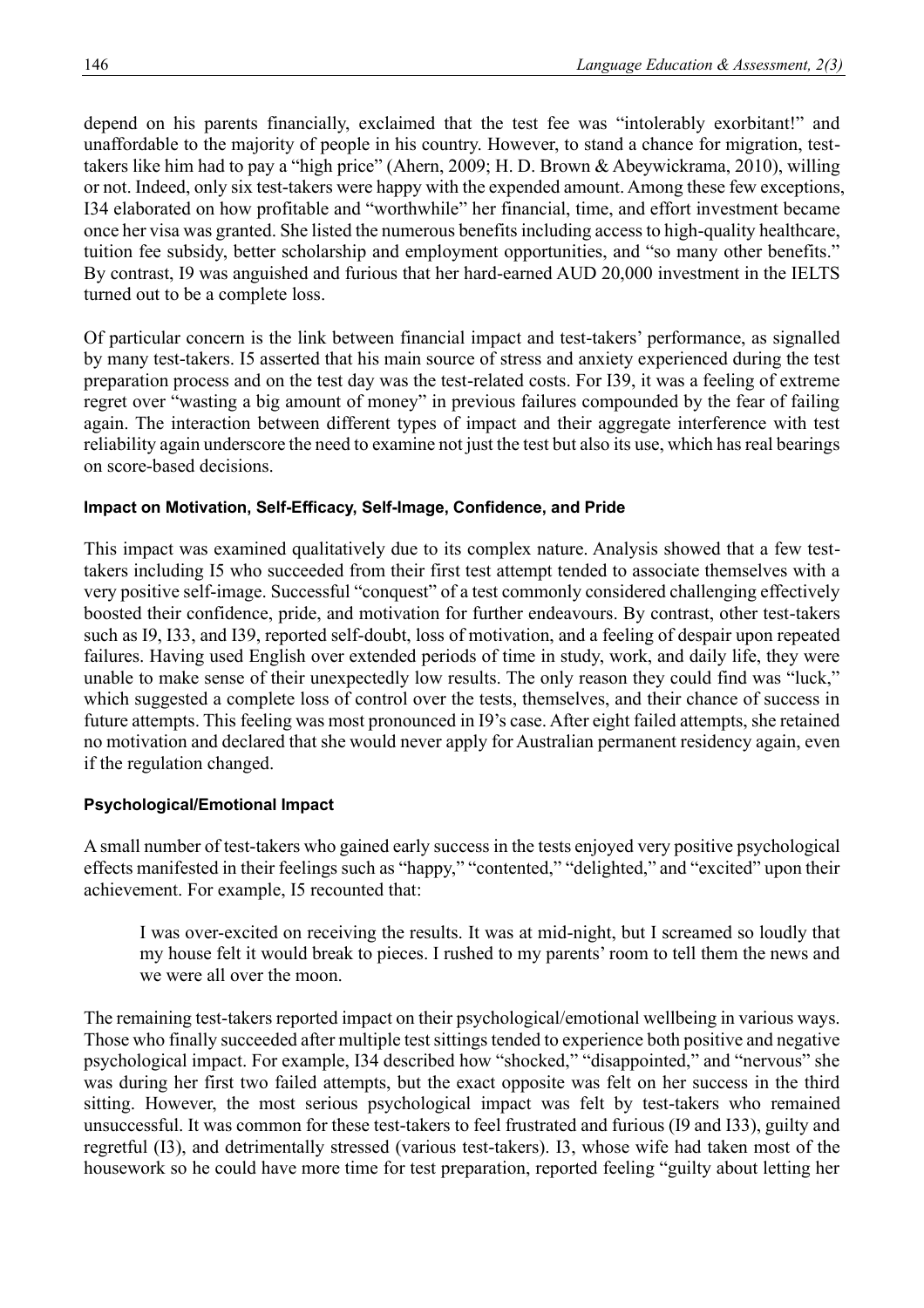down" on receiving the unsuccessful outcome. He took over the housework and "punished" himself by cutting time and money on leisure activities for a few months. While the feeling of guilt could be alleviated, stress appeared to be out of control to him. It caused I39 to have serious sleep problems. The mere thought of IELTS nauseated him every morning days before the test date. Yet he "didn't allow [himself] to take even a short break to think about my feelings" and could only realise how stressed and exhausted he had been the moment he received the successful result. In an imagined scenario that he failed that third attempt, I39 thought he "would have exploded with stress and would need to retreat from the test for a couple of years before I could recollect my courage to take it again." The psychological impact of the test was so profound that at the beginning of the interview, which was conducted three years after the event, the notion of IELTS still made him "shiver in horror" (in his own words). When tests are associated with psychological impact of this intensity, measures need to be taken to protect the safety and wellbeing of test-takers (Hopfenbeck, 2017).

## **Impact on Social Relationships**

The use of language test scores for immigration processing was believed to influence the test-takers' relationships with their family, friends, and acquaintances, as the qualitative data revealed. Positive effects were reported when the achieved success. I5, for example, had his extreme pride and happiness shared by his parents. In addition, hundreds of his friends and classmates "liked" his Facebook status about the result and "sounded as if it was also their success." The feeling of relief and elation over test success fostered the relationships between the test-takers and people close to them. On the contrary, not yet successful and unsuccessful test-takers chose to hide away from acquaintances and even close family members like parents (I33) to avoid mention of the tests. Before he was successful in the test, I33 had frequent quarrels with his wife, who was anxious about their visa application and grew doubtful of his ability.

Outside their circle of social acquaintances, unsuccessful test-takers often developed negative attitudes towards the test makers and immigration authorities. I9, for instance, resented IELTS and Australian immigration authorities for the hard-line policy for having taken her time, money, job but more gravely, "youth," "energy," and "life".

## **Weighing Positive Consequences against Negative Consequences**

Kane (2002) asserts that in high-stakes contexts, score use can be deemed valid only if its positive consequences outweigh its negative consequences. However, an overall comparison of impacts of language test use in migration is rare to find in the published literature, particularly with regards to the immigration-seeking test-takers' perspective. In the current study, which aims to shed some light on this matter, 17 test-takers (39%) indicated that the former outweighed the latter, 15 (44%) indicated the opposite, while 17 stated a neutral position. This was well explicable by the test-takers' perceptions of test consequences (as discussed in preceding sections) relative to their success or failure to meet language requirements for migration.

#### **Decision Fairness**

Responses to the survey question about the fairness of the score-based decisions are presented in the following table.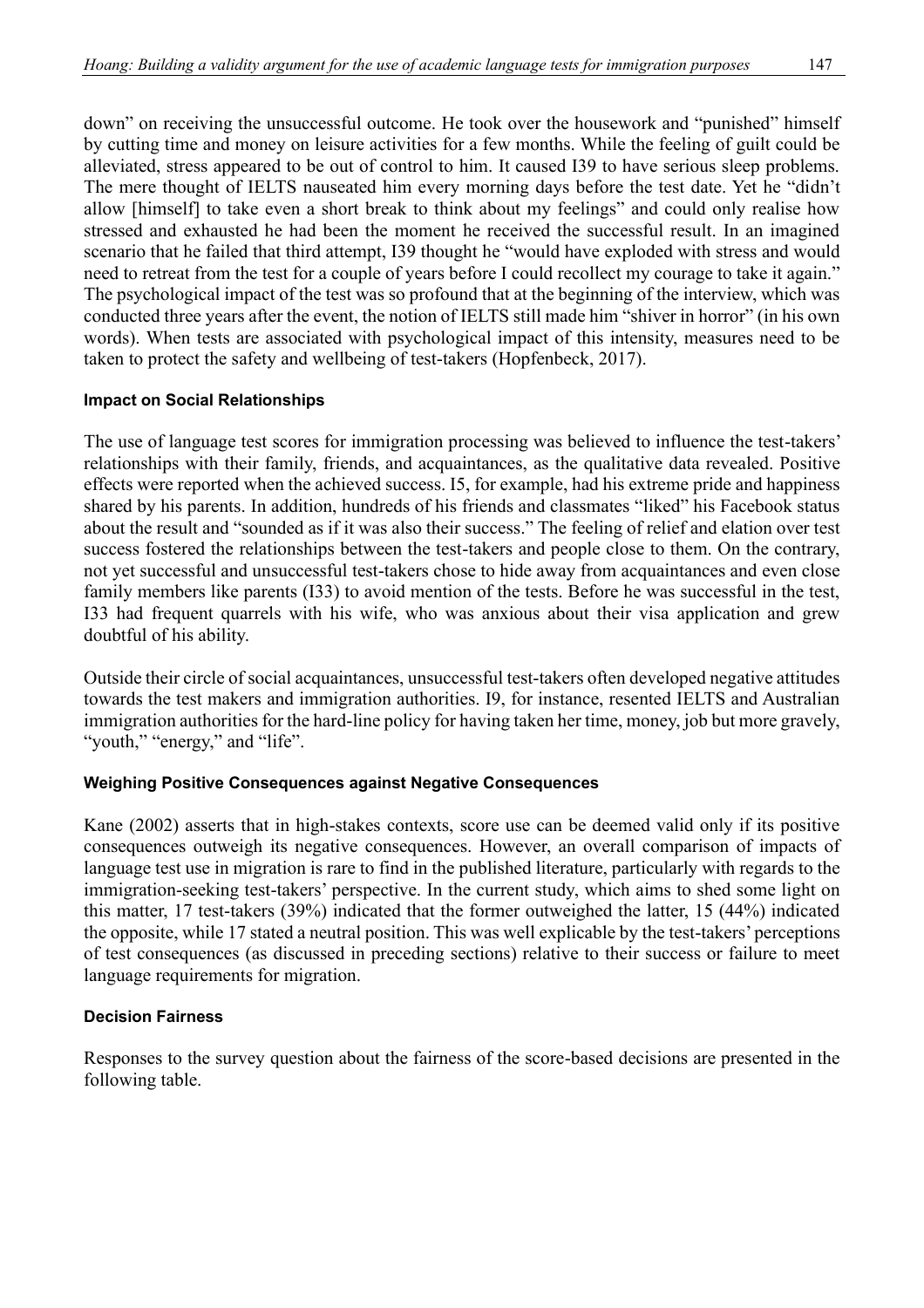|                      | Aspect of score use Test-taker perceptions | <b>Frequency &amp;</b><br>percentage |
|----------------------|--------------------------------------------|--------------------------------------|
| Appropriateness of   | (Strongly) agree                           | 26 (67%)                             |
| score-based decision | Neutral                                    | 3(8%)                                |
|                      | (Strongly) disagree                        | 9(23%)                               |
|                      | Don't know/ Non-response                   | 1(3%)                                |

**Table 6** *Test-takers' perceptions of the use of IELTS and TOEFL by immigration authorities*

Two thirds of the test-takers believed that the decision made about them was fair, whereas less than a quarter disagreed with this statement. It is interesting to note that the number of test-takers supporting decision fairness ( $n = 26$ ) was greater than the number of test-takers who had obtained the desired scores ( $n = 22$ ) and the number of those who experienced more benefits than losses from the tests ( $n$ ) = 17). This difference suggests that Kane's (2002) idea of basing validity judgement on consequences might not apply to individual stakeholder groups but rather, to all relevant groups collectively (i.e., based on aggregate evidence concerning consequences for all stakeholders). Furthermore, it shows that test-takers do go beyond their self-interests and are concerned about fairness for the population in making their judgement about tests and test use. With this characteristic, test-takers might constitute a source of reliable information in test evaluation.

## **The Unified Validity Judgement**

The participants in this study offered a mix of evidence that both supported and rejected the validity of the use of standardised academic test scores for immigration. The supporting evidence included generally positive perceptions of the scores' reliability, washback effect, and fairness of score-based decisions. The refuting evidence concerned factors perceived to interfere with test-takers' performance and the complex consequences for the test-takers in aspects other than washback. However, overwhelmingly, as more test-takers found the score-based decisions fair, the validity judgement appeared tilted towards the positive side. Thus, it could be suggested that from the perspectives of immigration-seeking test-takers, the use of standardised language test scores for assessing skilled migrants is moderately to largely valid. This is somewhat surprising given the theoretically identifiable gap between the intended (i.e., academic) and actual domains of test use as well as strong professional voices against the use of these proficiency tests for immigration purposes (e.g., Australian Council of TESOL Associations, 2017). A possible reason is that most of the participants were residing in Englishspeaking countries and possibly many of these aspiring skilled migrants were able to use their academic skills (which the tests measured) in their professional field in the destination country. However, the exact reasons cannot be ascertained until further investigation.

Nevertheless, this test-taker-based evaluation should not be considered ultimate. First, the small sample size of this study, which was due to remarkable difficulty in participant recruitment, restricts the generalisability of the findings. This means that a larger sample might end up with a different validity evaluation outcome. The more important reason is that the overall validity judgement must reflect the perspectives of all key stakeholders, which also include but are not limited to test developers, representatives of immigration departments, test-takers' language teachers, and employers in the destination country.

# **Concluding Remarks**

This study examined the validity of the use of standardised language tests to assess skilled migration eligibility through the lens of immigration-seeking test-takers. Despite the small sample size, rich and unique data were gathered that provided new and important insights into the matter. The evidence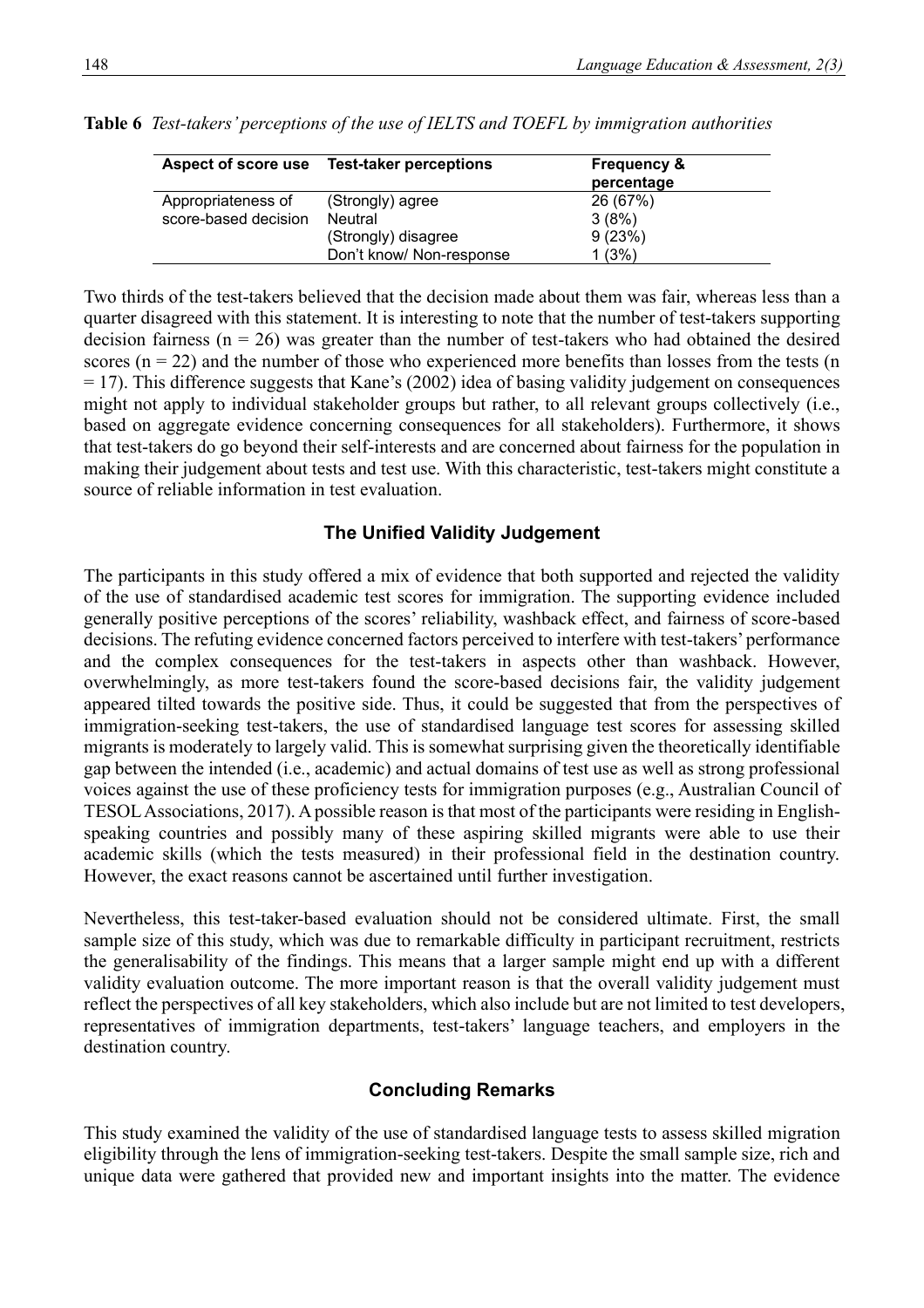generated suggests that the validity of this use, though only "a windfall for the test owners" (Australian Council of TESOL Associations, 2017, p. 23), was supported by most test-takers. The results of the study have important implications for educational assessment development, administration, and use.

First, as indicated by a number of test-takers, test performance could be affected by a complex combination of test-takers-related, test-related, and score use-related factors. Most notably, the use of the tests for high-stakes decisions and the high test fees can trigger tremendous test anxiety. It is also recognised that most of the validity issues identified were attributable to the high stakes attached to the tests rather than to their inherent features.

Second, when the stakes attached to the tests are as high as in the context of immigration, the impacts, either positive or negative, can range widely. The concept of consequences in validation should be extended beyond washback to include, for example, financial and psychological-emotional effects. Awareness of the full array of possible and actual effects of test use would be beneficial for migration policymakers who wish to control potential harms for intending migrants.

Furthermore, despite a common concern that without specialist training in testing and assessment, the average test-taker lacks the capacity to form and express defendable opinions about tests (Wall, Clapham, & Alderson, 1994), the present study has provided more optimistic findings. It has shown that test-takers possess a strong ability to articulate consistent views and support them with relevant reasoning and/or experiential evidence, albeit without using technical terminologies. This could be explicable by the fact that applicants of skilled migration visa are likely to be more highly educated than an average test-taker of English language tests. As they also tend to be high scorers of language tests, they are likely to communicate their opinions clearly and effectively. The finding suggests a great potential of utilising immigration-seeking test-takers' experiences and perceptions in high-stakes testing validation. Test-takers' voices appear to be most useful in identifying perceived interferences with test performance and the complicated psychological and social impact of test score use. As these issues are not obtainable from or might be overlooked by other stakeholders, engaging test-takers in validation is vital and highly valuable.

Finally, this case study has highlighted that the use of academic language tests, even those of high standards, for immigration purpose could be associated with social and technical issues. However, the current lack of immigration-specific language tests means that this use is unlikely to cease in a near future (Rumsey et al., 2016). Therefore, solutions need to be sought to maximise the reliability of the scores and ultimately the fairness of score-based decisions in the existing system. In an orchestrated endeavour to make the use of language testing for immigration purposes more valid, this study offers the following set of recommendations.

## **For Score Users and Administrators**

It is recommended that before considering a test for a particular purpose, score users, in this case immigration authorities, specify a set of language skills and knowledge required of immigrants and justify it. The test selected needs to be one that demonstrates a close match with the skills and knowledge specified. It is crucial that score administrators (who directly apply score use guidelines to process skilled migration visa applications) be aware that however robust the test is, the scores obtained under tremendous pressure in such a high-stakes setting are unlikely to be perfectly accurate indicators of one's language ability. Therefore, the scores may need to be considered in conjunction with other possible indicators or evidence of language proficiency, especially in processing applications on the borderline of acceptance/rejection. These steps are probably best carried out in collaboration with test experts, given that score users are usually non-experts (Hamp-Lyons, 2000).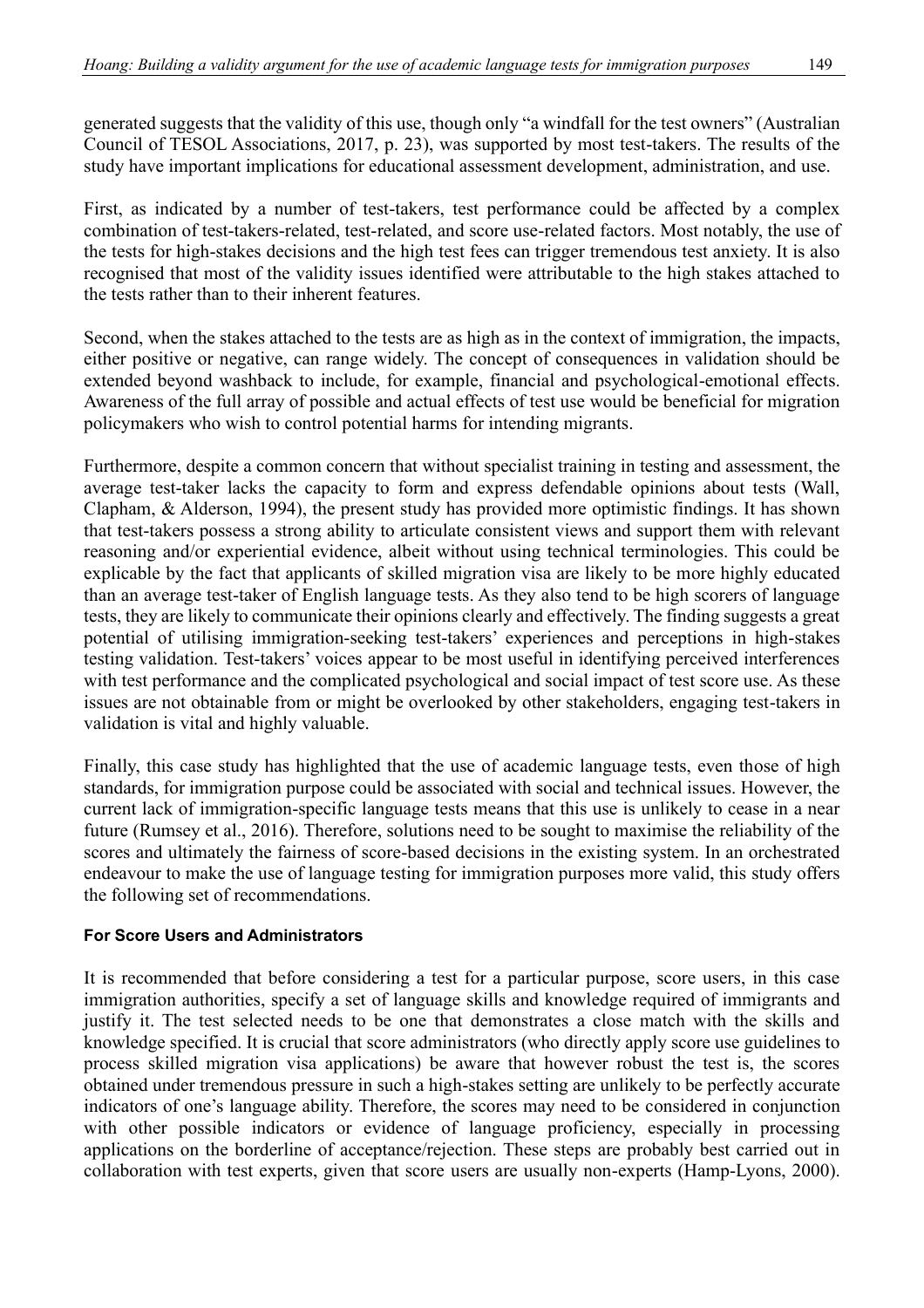The entire score-based decision-making process needs to be reasonable, consistent, and transparent. It should be documented for the purpose of collecting continuously growing evidence to validate a new use of language tests.

#### **For Test Developers and Administrators**

As language assessment experts, test developers are responsible for providing exhaustive guidelines for test score interpretation and use and acting within their capacity to control sources of avoidable interferences with test performance. They are also in the best position to offer training in assessment literacy for other major stakeholders in language testing. Test makers may intervene but should not be held accountable for test misuse and abuse. The test construction and administration ideally incorporate test-takers' expectations and desires, to the extent technically possible, to create a testtaker-friendly environment and mitigate test anxiety. Responding to test-takers' diverse needs also helps develop test-takers' positive attitudes towards the test, which facilitate them in demonstrating their language ability.

#### **For Test-Takers**

To improve test reliability, test-takers are expected to familiarise themselves with the test and the test administration process. They need to understand what the scores represent and how they are used in visa processing, in part to control their own test anxiety. Also, their active engagement in test evaluation is crucial as they can offer unique validity evidence.

Further studies can be conducted on a larger scale, involving other key stakeholders so as to provide an overall view of language-in-migration policy. Also important is research into the relationship between achievement on standardised academic language tests and social integration and economic contribution in the destination society.

#### **References**

- AERA, APA, & NCME. (2014). *Standards for educational and psychological testing* (2014 ed.): Washington, DC: American Educational Research Association.
- Ahern, S. (2009). "Like cars or breakfast cereal": IELTS and the trade in education and immigration. *TESOL in Context, 19*(1), 39-51.
- Alderson, J. C., & Urquhart, A. H. (1985). The effect of students' academic discipline on their performance on ESP reading tests. *Language Testing, 2*(2), 192-204. <https://dx.doi.org/10.1177/026553228500200207>
- Bachman, L. F. (2005). Building and supporting a case for test use. *Language Assessment Quarterly, 2*(1), 1-34. [https://dx.doi.org/10.1207/s15434311laq0201\\_1](https://dx.doi.org/10.1207/s15434311laq0201_1)
- Bachman, L. F., & Palmer, A. S. (2010). *Language assessment in practice: Developing language assessments and justifying their use in the real world*. Oxford; New York: Oxford University Press.
- Berg, L. (2011). 'Mate speak English, You're in Australia now': English language requirements in skilled migration. *Alternative Law Journal, 36*(2), 110-115. <https://dx.doi.org/10.1177/1037969x1103600208>
- Blackledge, A. (2009). "As a country we do expect:" The further extension of language testing regimes in the United Kingdom. *Language Assessment Quarterly, 6*(1), 6-16. <https://dx.doi.org/10.1080/15434300802606465>
- Brown, A. (2003). Interviewer variation and the co-construction of speaking proficiency. *Language Testing, 20*(1), 1-25.<https://dx.doi.org/10.1191/0265532203lt242oa>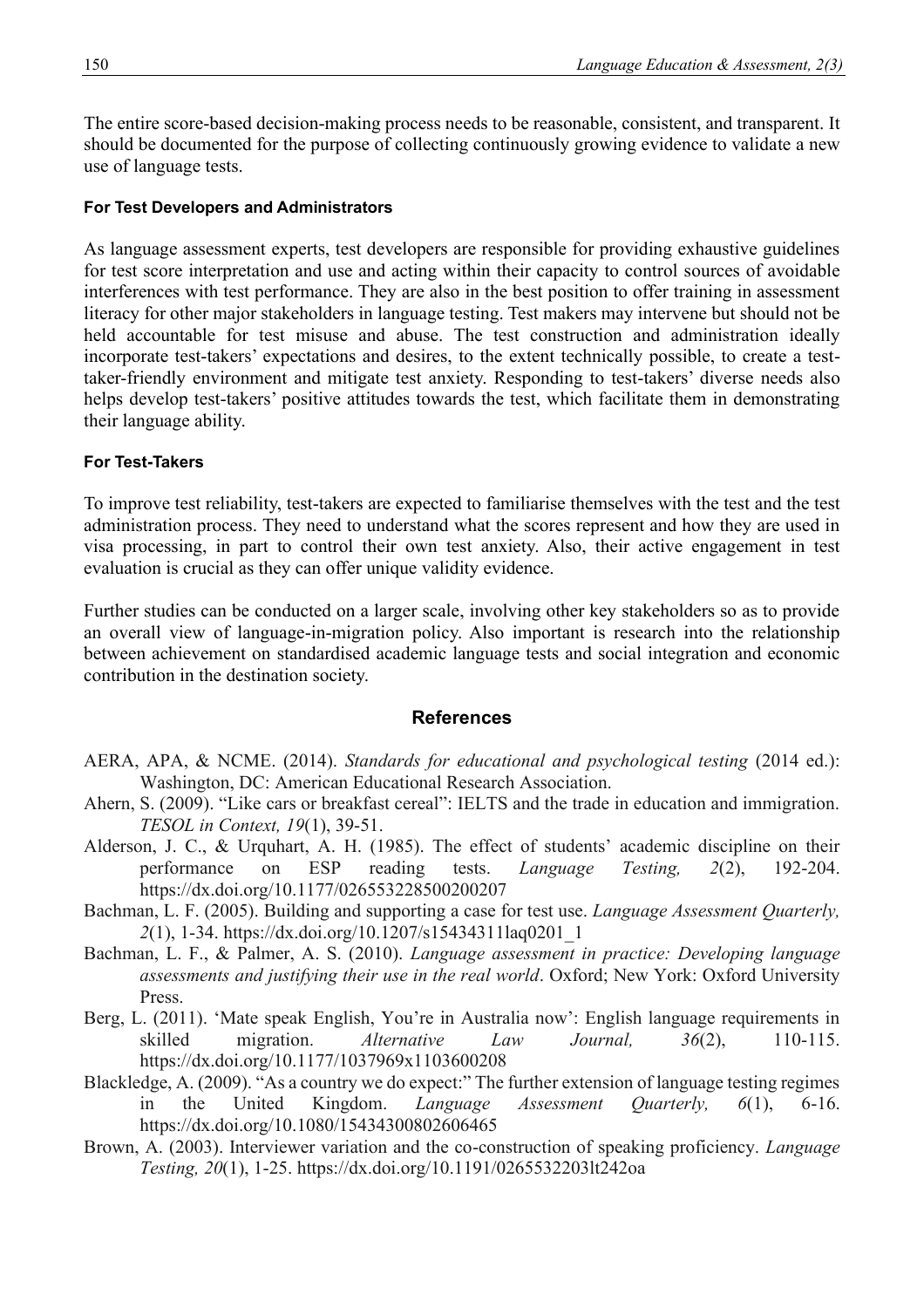- Brown, H. D., & Abeywickrama, P. (2010). *Language assessment: Principles and classroom practices*. New York: Pearson Education.
- Capstick, T. (2011). Language and migration: The social and economic benefits of learning English in Pakistan. In H. Coleman (Ed.), *Dreams and realities: Developing countries and the English language*: British Council.
- Cheng, L., & DeLuca, C. (2011). Voices from test-takers: Further evidence for language assessment validation and use. *Educational Assessment, 16*(2), 104-122. <https://dx.doi.org/10.1080/10627197.2011.584042>
- Chowdhury, F., & Hamid, M. O. (2016). Language, migration and social wellbeing: A narrative inquiry into the lives of low English proficiency Bangladeshi migrants in Australia. *Australian Review of Applied Linguistics, 39*(1), 8-30.<https://dx.doi.org/10.1075/aral.39.1>
- Creswell, J. W., & Plano Clark, V. L. (2011). *Designing and conducting mixed methods research*. Thousand Oaks: SAGE Publications.
- Crooks, T. J., Kane, M., & Cohen, A. S. (1996). Threats to the valid use of assessments. *Assessment in Education: Principles, Policy & Practice, 3*(3), 265-286. <https://dx.doi.org/10.1080/0969594960030302>
- Educational Testing Service. (2018). *TOEFL*. Retrieved from<http://www.ets.org/toefl>
- Extra, G., Spotti, M., & Van Avermaet, P. (Eds.). (2009). *Language testing, migration and citizenship: Cross-national perspectives on integration regimes*. London: Continuum.
- Gribble, C., Blackmore, J., Morrissey, A.-M., & Capic, T. (2016). *Investigating the use of IELTS in determining employment, migration and professional registration outcomes in healthcare and early childcare education in Australia* (4). Retrieved from [https://www.ielts.org/teaching-and](https://www.ielts.org/teaching-and-research/research-reports?fr=4836182a-bae5-4314-831a-2f540352d3d5|68044d93-8326-4704-b680-191904efc373|#sthash.LPclLmsr.dpuf)[research/research-reports?fr=4836182a-bae5-4314-831a-2f540352d3d5|68044d93-8326-](https://www.ielts.org/teaching-and-research/research-reports?fr=4836182a-bae5-4314-831a-2f540352d3d5|68044d93-8326-4704-b680-191904efc373|#sthash.LPclLmsr.dpuf) [4704-b680-191904efc373|#sthash.LPclLmsr.dpuf](https://www.ielts.org/teaching-and-research/research-reports?fr=4836182a-bae5-4314-831a-2f540352d3d5|68044d93-8326-4704-b680-191904efc373|#sthash.LPclLmsr.dpuf)
- Hamid, M. O., & Hoang, N. T. H. (2018). Humanising language testing. *Teaching English as a Second or Foreign Language - Electronic Journal, 22*(1), 1-20.
- Hawkey, R. (2001). *The IELTS impact study: Development and implementation*. Retrieved from <https://www.cambridgeenglish.org/Images/23117-research-notes-06.pdf>
- Hawkey, R. (2006). *Impact theory and practice: Studies of the IELTS test and Progetto Lingue 2000* (Vol. 24.). Cambridge, UK: Cambridge University Press.
- Hoang, N. T. H., & Hamid, M. O. (2016). 'A fair go for all'? Australia's language-in-migration policy. *Discourse: Studies in the Cultural Politics of Education, 18*(1), 1-15. <https://dx.doi.org/10.1080/01596306.2016.1199527>
- Huang, H.-T. D., Hung, S.-T. A., & Plakans, L. (2018). Topical knowledge in L2 speaking assessment: Comparing independent and integrated speaking test tasks. *Language Testing, 35*(1), 27-49. <https://dx.doi.org/10.1177/0265532216677106>
- Hunter, J. (2012). Language and literacy on the ground: Disconnects between government policy and employer perspectives. *Discourse: Studies in the Cultural Politics of Education, 33*(2), 299- 311.<https://dx.doi.org/10.1080/01596306.2012.666082>
- IELTS Partners. (2018). IELTS. Retrieved from [http://www.ielts.org/default.aspx](http://www.ielts.org/default.asp)
- Jennings, M., Fox, J., Graves, B., & Shohamy, E. (1999). The test-takers' choice: An investigation of the effect of topic on language-test performance. *Language Testing, 16*(4), 426-456. <https://dx.doi.org/10.1177/026553229901600402>
- Jensen, C., & Hansen, C. (1995). The effect of prior knowledge on EAP listening-test performance. *Language Testing, 12*(1), 99-119.<https://dx.doi.org/10.1177/026553229501200106>
- Kane, M. T. (2002). Validating high-stakes testing programs. *Educational Measurement: Issues and Practice, 21*(1), 31-41.<https://dx.doi.org/10.1111/j.1745-3992.2002.tb00083.x>
- Kane, M. T. (2006). Validation. In R. L. Brennan (Ed.), *Educational measurement*. Westport, Conn.: Praeger Publishers.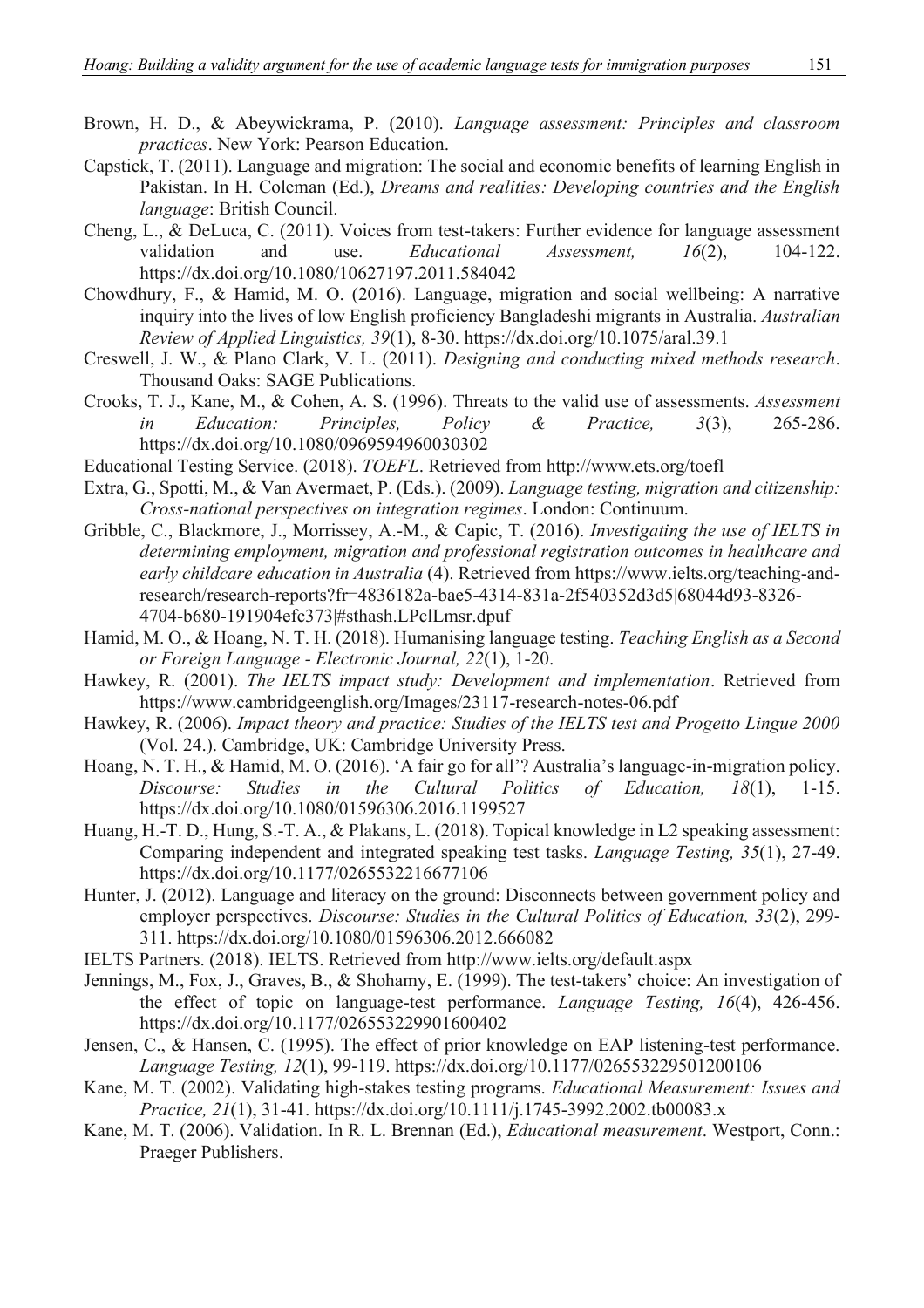- Karimi, M. N. (2016). Prior topical knowledge and L2 proficiency as determinants of strategic processing in English for Academic Purposes multi-texts comprehension. *Innovation in Language Learning and Teaching*, 1-12.<https://dx.doi.org/10.1080/17501229.2016.1177058>
- Kirkland, M. C. (1971). The effects of tests on students and schools. *Review of Educational Research, 41*(4), 303-350.<https://dx.doi.org/10.2307/1169441>
- Koch, M. J. (2013). The multiple-use of accountability assessments: Implications for the process of validation. *Educational Measurement: Issues and Practice*, 32(4), 2-15. validation. *Educational Measurement: Issues and Practice, 32*(4), 2-15. <https://dx.doi.org/10.1111/emip.12015>
- Lichtman, M. (2010). *Qualitative research in education: A user's guide*. Thousand Oaks, Calif: Sage Publications.
- McNamara, T. (2009). Australia: The dictation test redux? *Language Assessment Quarterly, 6*(1), 106. <https://dx.doi.org/10.1080/15434300802606663>
- Merrifield, G. (2012). *The use of IELTS for assessing immigration eligibility in Australia, New Zealand, Canada and the United Kingdom*. Retrieved from [http://www.ielts.org/PDF/vol13\\_Report1.pdf](http://www.ielts.org/PDF/vol13_Re)
- Merrylees, B. (2003). *An impact study of two IELTS user groups: Candidates who sit the test for immigration purposes and candidates who sit the test for secondary education purposes*. Retrieved from [https://www.ielts.org/teaching-and-research/research-reports/volume-04](https://www.ielts.org/teaching-and-research/research-reports/volume-04-report-1) [report-1](https://www.ielts.org/teaching-and-research/research-reports/volume-04-report-1)
- Messick, S. (1989). Validity. In R. L. Linn (Ed.), *Educational measurement*. New York: Macmillan.
- Müller, A. (2016). Language proficiency and nursing registration. *International Journal of Nursing Studies, 54*, 132-140.<https://dx.doi.org/10.1016/j.ijnurstu.2015.01.007>
- Ndhlovu, F. (2008). A critical discourse analysis of the history of the language question in Australia's migration policies: 1901 – 1957. *Australian Critical Race and Whiteness Studies Association (ACRAWSA) e-Journal, 4*(2), 17-33.
- Nevo, B. (1995). Examinee feedback questionnaire: Reliability and validity measures. *Educational and Psychological Measurement, 55*(3), 499.
- Nevo, B., & Sfez, J. (1985). Eaminees' feedback questionnaires. *Assessment & Evaluation in Higher Education, 10*(3), 236-248.<https://dx.doi.org/10.1080/0260293850100305>
- Ockey, G. J., Koyama, D., & Setoguchi, E. (2013). Stakeholder input and test design: A case study on changing the interlocutor familiarity facet of the group oral discussion test. *Language Assessment Quarterly, 10*(3), 292.
- Piller, I., & Lising, L. (2014). Language, employment, and settlement: Temporary meat workers in Australia. *Multilingua: Journal of Cross-Cultural and Interlanguage Communication, 33* (1- 2), 35-59. [https://doi.org/10.1515/multi-2014-0003.](https://doi.org/10.1515/multi-2014-0003)
- Read, J., & Wette, R. (2009). *Achieving English proficiency for professional registration: The experience of overseas-qualified health professionals in the New Zealand context* (4). Retrieved from [https://www.ielts.org/teaching-and-research/research-reports/volume-10](https://www.ielts.org/teaching-and-research/research-reports/volume-1) [report-4](https://www.ielts.org/teaching-and-research/research-reports/volume-1)
- Rumsey, M., Thiessen, J., Buchan, J., & Daly, J. (2016). The consequences of English language testing for international health professionals and students: An Australian case study. *International Journal of Nursing Studies, 54*, 95-103. doi[:https://doi.org/10.1016/j.ijnurstu.2015.06.001](https://doi.org/10.1016/j.ijnurstu.2015.06.001)
- Shepard, L. A. (1997). The centrality of test use and consequences for test validity. *Educational Measurement: Issues and Practice, 16*(2), 5-8. [https://dx.doi.org/10.1111/j.1745-](https://dx.doi.org/10.1111/j.1745-3992.1997.tb00585.x) [3992.1997.tb00585.x](https://dx.doi.org/10.1111/j.1745-3992.1997.tb00585.x)
- Shohamy, E. (1998). Critical language testing and beyond. *Studies in Educational Evaluation, 24*(4), 331-345. [https://dx.doi.org/10.1016/s0191-491x\(98\)00020-0](https://dx.doi.org/10.1016/s0191-491x(98)00020-0)
- Shohamy, E. (2001a). Democratic assessment as an alternative. *Language Testing, 18*(4), 373-391. <https://dx.doi.org/10.1177/026553220101800404>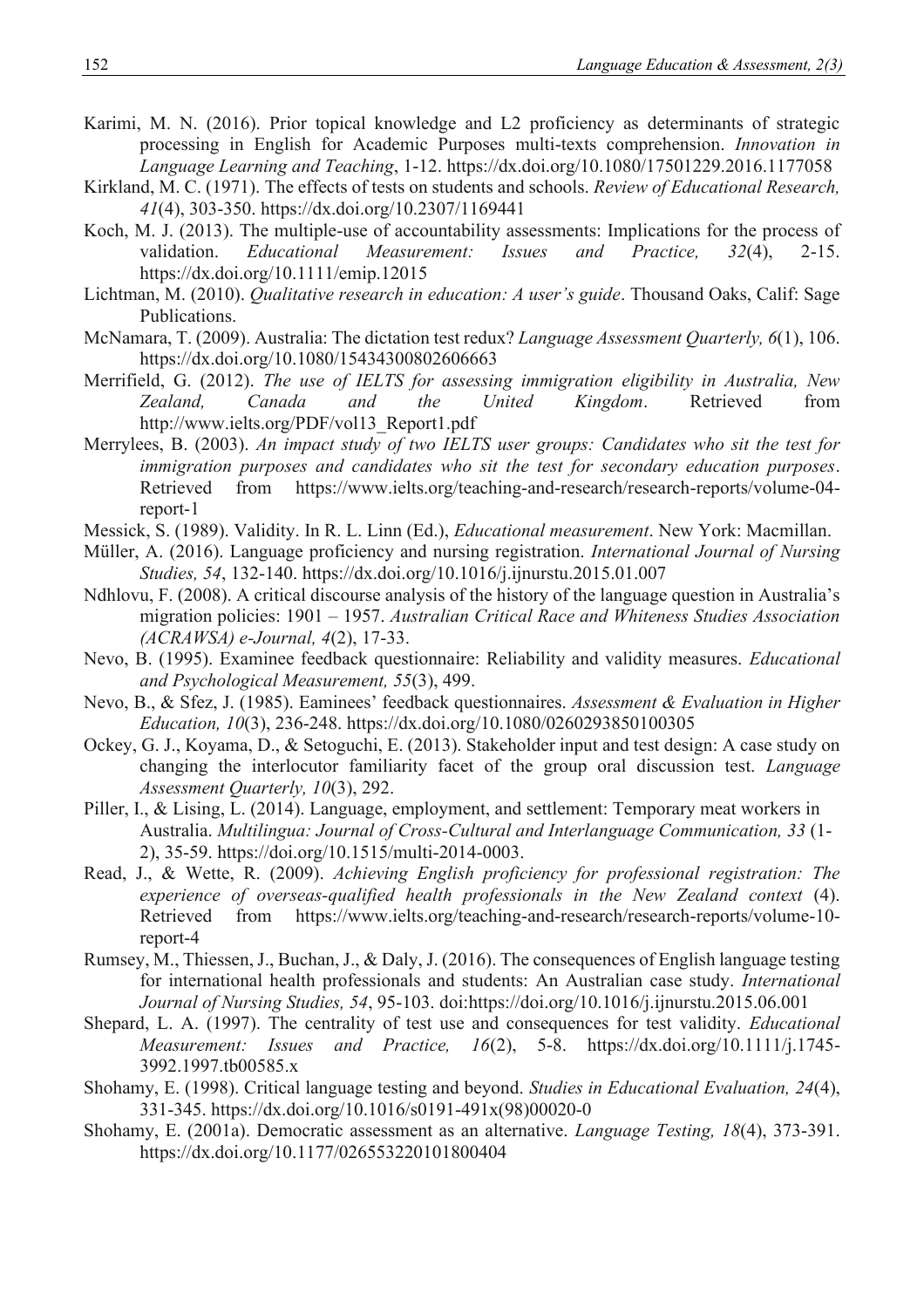Shohamy, E. (2001b). *The power of tests: A critical perspective on the uses of language tests*. Harlow: Longman.

- Shohamy, E. (2013). The discourse of language testing as a tool for shaping national, global, and transnational identities. *Language and Intercultural Communication, 13*(2), 225-236. <https://dx.doi.org/10.1080/14708477.2013.770868>
- Shohamy, E., & McNamara, T. (2009). Language tests for citizenship, immigration, and asylum. *Language Assessment Quarterly, 6*(1), 1.<https://dx.doi.org/10.1080/15434300802606440>
- Slade, C., & Möllering, M. (Eds.). (2010). *From migrant to citizen: Testing language, testing culture*. Basingstoke, Hampshire: Palgrave Macmillan.
- Slomp, D. H., Corrigan, J. A., & Sugimoto, T. (2014). A framework for using consequential validity evidence in evaluating large-scale writing assessments: A Canadian study. *Research in the Teaching of English, 48*(3), 276-302.
- Stöber, J., & Pekrun, R. (2004). Advances in test anxiety research. *Anxiety, Stress, & Coping, 17*(3), 205-211.<https://dx.doi.org/10.1080/1061580412331303225>
- Strauss, A., & Corbin, J. (1990). *Basics of qualitative research: Grounded theory procedures and techniques*. Newbury Park, CA: Sage.
- Templer, B. (2004). High-stakes tests as high fees: Notes and queries on the international English assessment market. *Journal for Critical Education Policy Studies, 2*(1).
- von der Embse, N. P., & Witmer, S. E. (2014). High-stakes accountability: Student anxiety and largescale testing. *Journal of Applied School Psychology, 30*(2), 132-156. <https://dx.doi.org/10.1080/15377903.2014.888529>
- Wall, D., Clapham, C., & Alderson, J. C. (1994). Evaluating a placement test. *Language Testing, 11*(3), 321-344.<https://dx.doi.org/10.1177/026553229401100305>
- Wall, D., & Horak, T. (2006). *The TOEFL impact study: Phase 1 The baseline study. TOEFL Monograph 34*. Princeton, NJ: Educational Testing Service.
- Zeidner, M. (1998). *Test anxiety: The state of the art*. Dordrecht: Springer.

#### **Author biodata**

**Ngoc T. H. Hoang** recently obtained her PhD in Education from the University of Queensland. Her teaching and research activities have been in the field of language education and assessment. She is particularly interested in democratic, participatory assessment development and evaluation in which students/test-takers are actively engaged.

#### **Appendix A: Interview Protocol**

(To be adapted for different interviews)

#### **Introduction**

Researcher introduces herself and the research, answers questions from interviewee, and obtains interviewee's signature on consent form.

#### **Content Area 1: Background Information and Motivations to Take the Test**

- 1. Can you please tell me about your background?
- 2. Why did you decide to take the test?
- 3. How important was the test score to you?